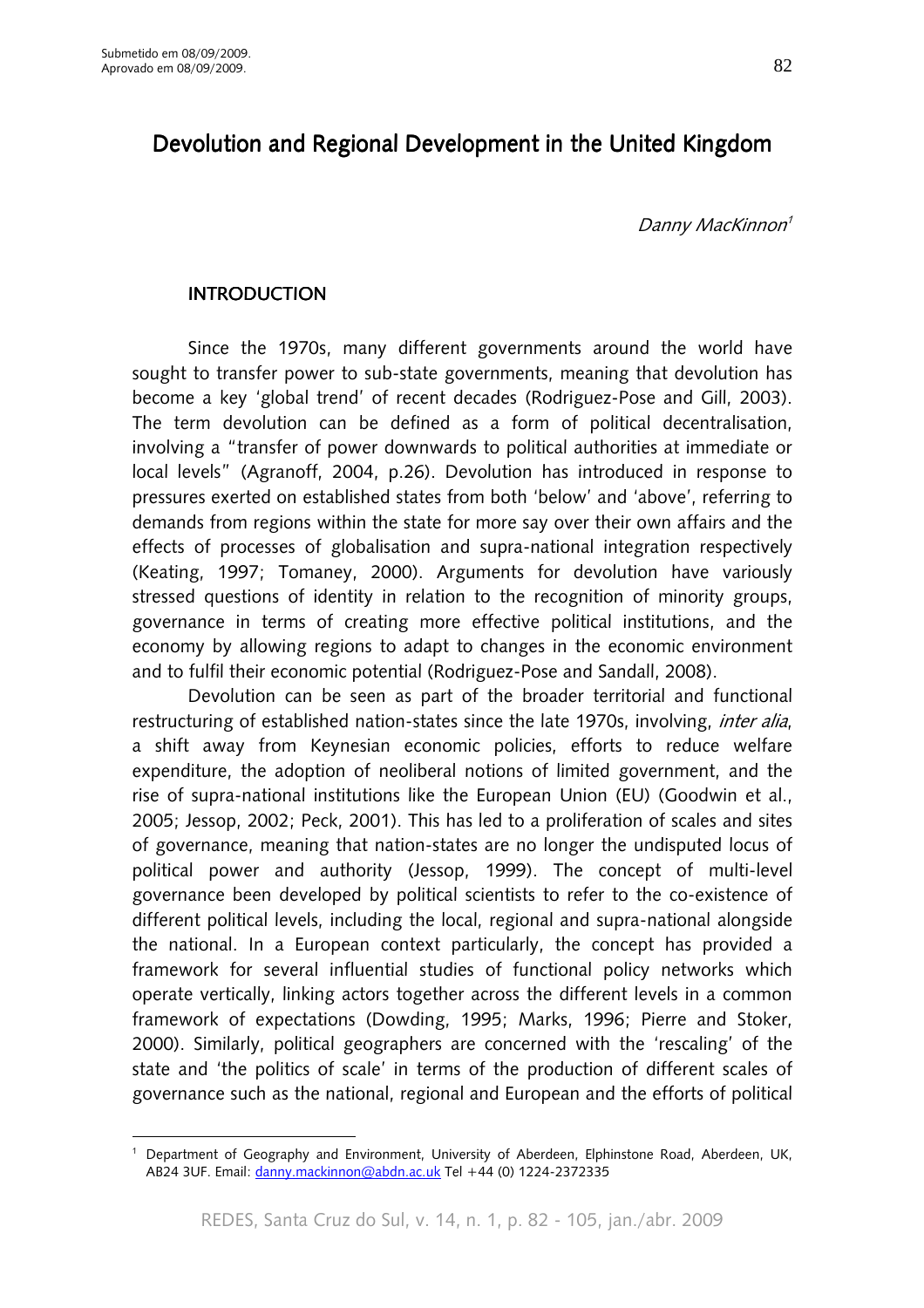actors to operate across these (Cox, 1998; Goodwin et al., 2005; Smith, 1996; Swyngedouw, 2000).

In practice, the 'global trend' of devolution has produced an assortment of institutional arrangements, according to the nature of the decentralisation process in question and its interaction with pre-existing state structures, administrative practices and political relations (Jeffery, 2002; Rodriguez-Pose and Gill, 2003). The United Kingdom (UK) represents a particularly interesting case of political decentralisation in view of the long-standing centralisation of political and economic power in London, the relatively late introduction of constitutional change in 1999-2000 and the particular form that devolution has taken (Keating, 2001). Indeed, for some commentators, devolution represents perhaps the most important change to the fabric of the British state for three hundred years (Gamble, 2006), although others are more sceptical, viewing the changes as largely cosmetic and illusory, disguising the continuing reality of centralised government (Nairn, 1997). The approach adopted by the UK government in the late 1990s was one of 'devolution on demand' with the constituent territories of the UK gaining different types of devolved institutions, according to perceived levels of support for change. Accordingly, an elected parliament was established in Scotland, elected assemblies in Wales and Northern Ireland, and an elected mayor and assembly in London which had been stripped of city-wide government by the abolition of the Greater London Council (GLC) in the 1980s (Figure 1). In the rest of England, where demand for change was generally lower, there was only limited administrative reform through the creation of Regional Development Agencies (RDAs) and unelected Regional Assemblies (these are now being abolished). This amounts to a system of asymmetrical devolution in which different territories have been granted different powers and institutional arrangements (see Hazell, 2000; Jeffery, 2007; Keating, 2001).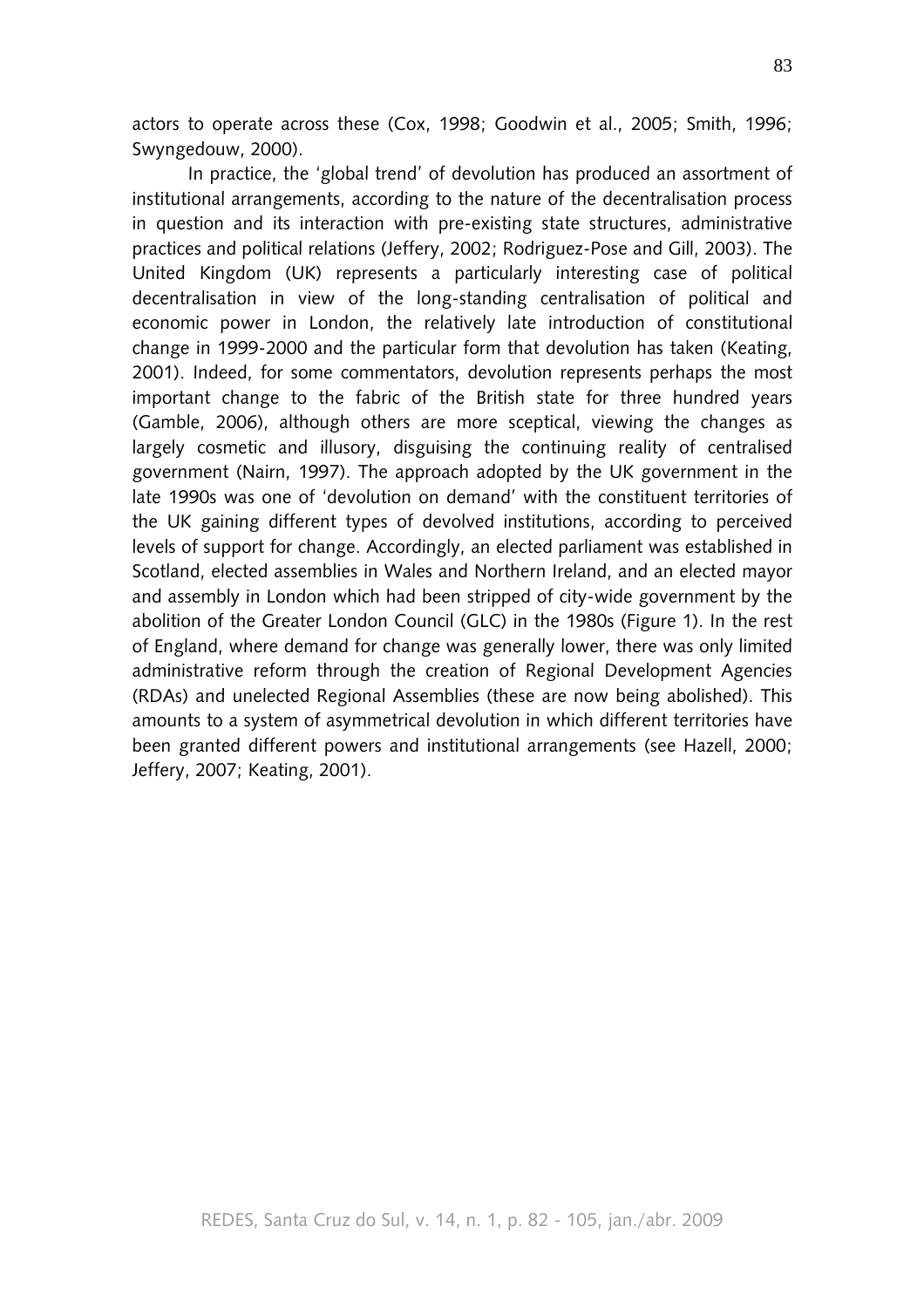#### Caption: Devolution in the UK



One of key claims made by proponents of devolution is that it will strengthen the economies of devolved regions by providing more locally-tailored and efficient forms of political support and by enhancing processes of regional innovation and learning (Morgan, 2006; Rodriguez-Pose and Sandall, 2008). This claim is widely supported by 'new regionalist' thinking amongst policy-makers and researchers, based on the notion that regions have become more prominent as units of economic organisation and political action under late capitalism (Amin,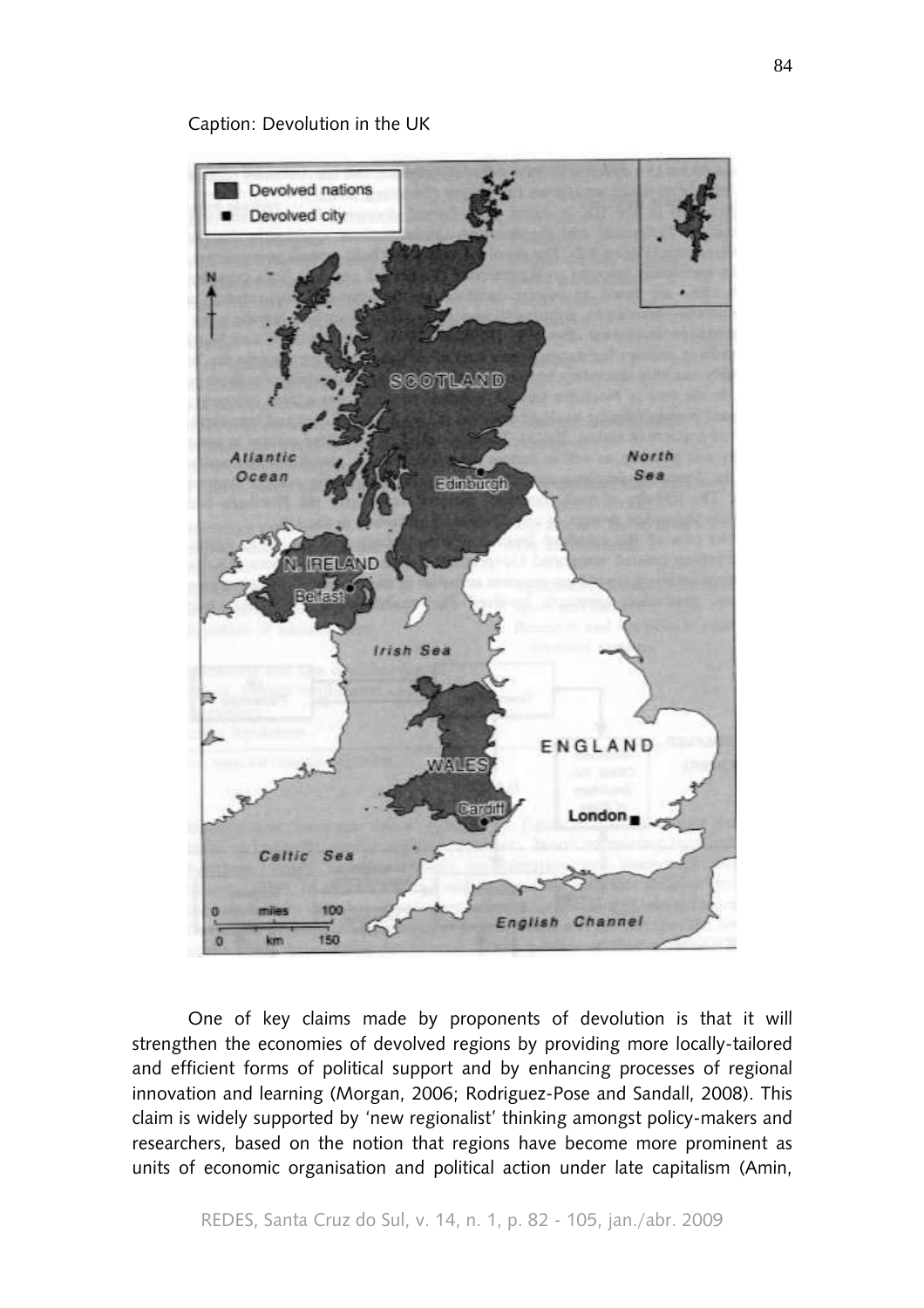1999; Lovering, 1999; MacKinnon et al., 2002). Recently, however, the purported economic benefits of devolution have been subject to greater critical scrutiny with one comparative study suggesting that devolution actually tends to enhance regional disparities (Rodriguez-Pose and Gill, 2004), while another author failed to find any evidence of an 'economic dividend' of devolution in the UK (Morgan, 2006).

In the remainder of this paper, I examine the relationship between devolution and regional economic development in the UK. The next section highlights the key institutional features of UK devolution and outlines the political debates surrounding it. I then turn to consider regional disparities and regional policy in the UK in the context of devolution, echoing the conclusion that there is no clear evidence of an 'economic dividend'. This is a followed by an examination of a particular policy measure adopted by some of the UK devolved administrations, air Route Development Funds, which was justified on regional development grounds and illustrates some of the dynamics of multilevel governance. A brief concluding section summarises the main points of the paper and assesses their implications.

#### DEVOLUTION AND MULTI-LEVEL GOVERNANCE IN THE UK

The global trend of political decentralisation over the past three decades represents a partial reversal of the integrationist, state nationalist projects that were dominant throughout the 400 year or so period leading up the Second World War (Rodriguez-Pose and Sandall, 2008, p.54). From this perspective, the upsurge of regional 'neo-nationalism' that occurred in parts of Europe and North America in the late 1960s and early 1970s took many analysts by surprise, confounding the widespread assumption among social scientists that territorial allegiances had been eroded by modernisation in favour of functional and class-based cleavages (Keating, 1998; McCrone, 1998; Rokkan and Urwin, 1982). The associated regionalist discourses of decentralisation have gained widespread traction in a context of relative peace, at least in much of the developed world, thus removing some of the force of the integrationist, nation-building projects of previous decades and creating space for the expression of regional identities (Rodriguez-Pose and Sandall, 2008, p.67). At the same time, globalisation and the new regionalism is associated with a reordering of economic and political spaces, encouraging the growth of multiple identities, including different territorial allegiances (ibid). The associated abandonment of the Keynesian goal of spatial equity in favour of the neoliberal concept of competitiveness has also fuelled decentralisation discourses in terms of the need for regions to gain the political powers necessary to compete successfully in an increasingly global economy (see Lovering, 1999).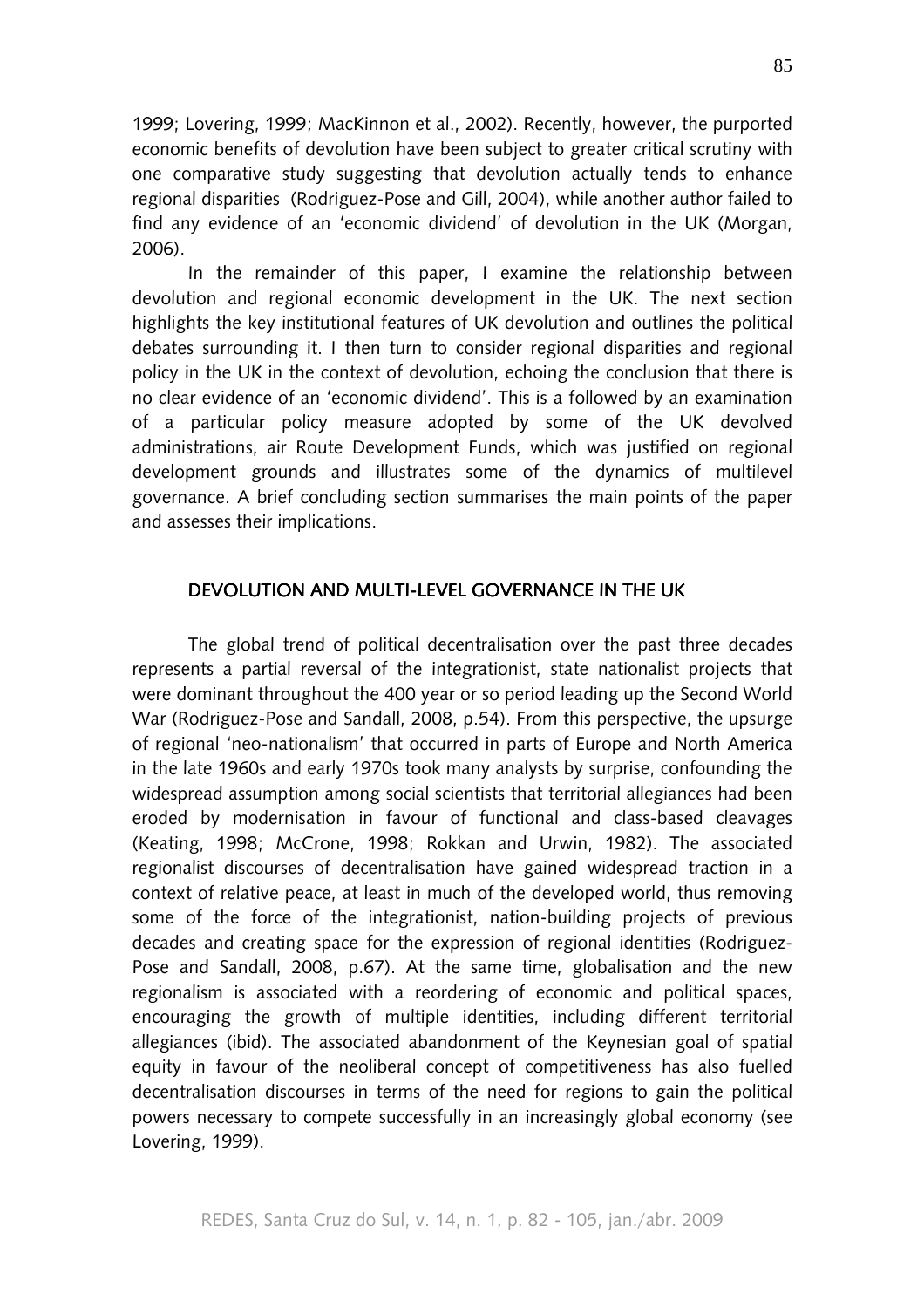Rather than operating as a unitary state which strives to create a single national culture through processes of administrative standardisation, the UK can be described as a 'union state' (Mitchell, 2004). Rokkan and Urwin's (1982, p.11) influential definition describes this type of state as:

> not the result of straightforward dynastic conquest. Incorporation of at least parts of its territory has been achieved through personal dynastic union, for example by treaty, marriage or inheritance. Integration is less than perfect. While administrative standardisation prevails over much of the territory, the consequences of personal union entail the survival in some areas of pre-union rights and institutional infrastructures which preserve some degree of regional autonomy and act as agencies of indigenous elite recruitment.

Scotland provides the clearest example of this, retaining control over its own established church and education and legal systems after the Act of Union with England Wales in 1707 (Paterson, 1994). In the 1960s, the territorial organisation of the state became a major political issue as support for regional nationalism rose dramatically in both Scotland and Wales with the Scottish National Party (SNP) emerging from obscurity to gain 30 per cent of the popular vote in Scotland in the October 1974 general election (Tomaney, 2000). In response, Tom Nairn (1977) famously asserted that the demands of peripheral neo-nationalism in Scotland and Wales would ultimately lead to 'the break-up of Britain', which he regarded as an archaic pre-modern state. While Welsh nationalism was primarily concerned with cultural issues concerned with the protection of the Welsh language, Scottish nationalism assumed a more economic character, arguing that Scotland could better meet its economic needs by breaking away from the rest of the UK, an argument that received a substantial boost from the discovery of oil in the North Sea off the Scottish coast in the late 1960s, prompting the popular SNP slogan, 'It's Scotland's oil' (Harvie and Jones, 2000)!

Peripheral nationalism posed a considerable threat to the interest of the two major UK-wide political parties: the Conservatives and Labour. It was the then Conservative leader, Edward Heath's, surprise conversion to the merits of political decentralisation in 1968, when he announced that the Conservatives would support a directly-elected Scottish assembly, that really initiated the 'top-down' debate about devolution among the UK political parties. Subsequently, the term devolution has tended to be emphasised by the top-down discourses of modernisation and reform associated with the state-wide political parties, officials and media while nationalist and regionalist movements and campaigners have favoured the more emotive and identity-laden notion of 'home rule', evoking a sense of regional autonomy and control. The 'national question' was particularly troubling for the Labour Party since its ability to form UK-wide governments at Westminster was crucially dependent on it retaining seats in industrial workingclass communities in Central Scotland and South Wales that were being targeted by nationalists (Marr, 1992). After a protracted debate, the Labour government of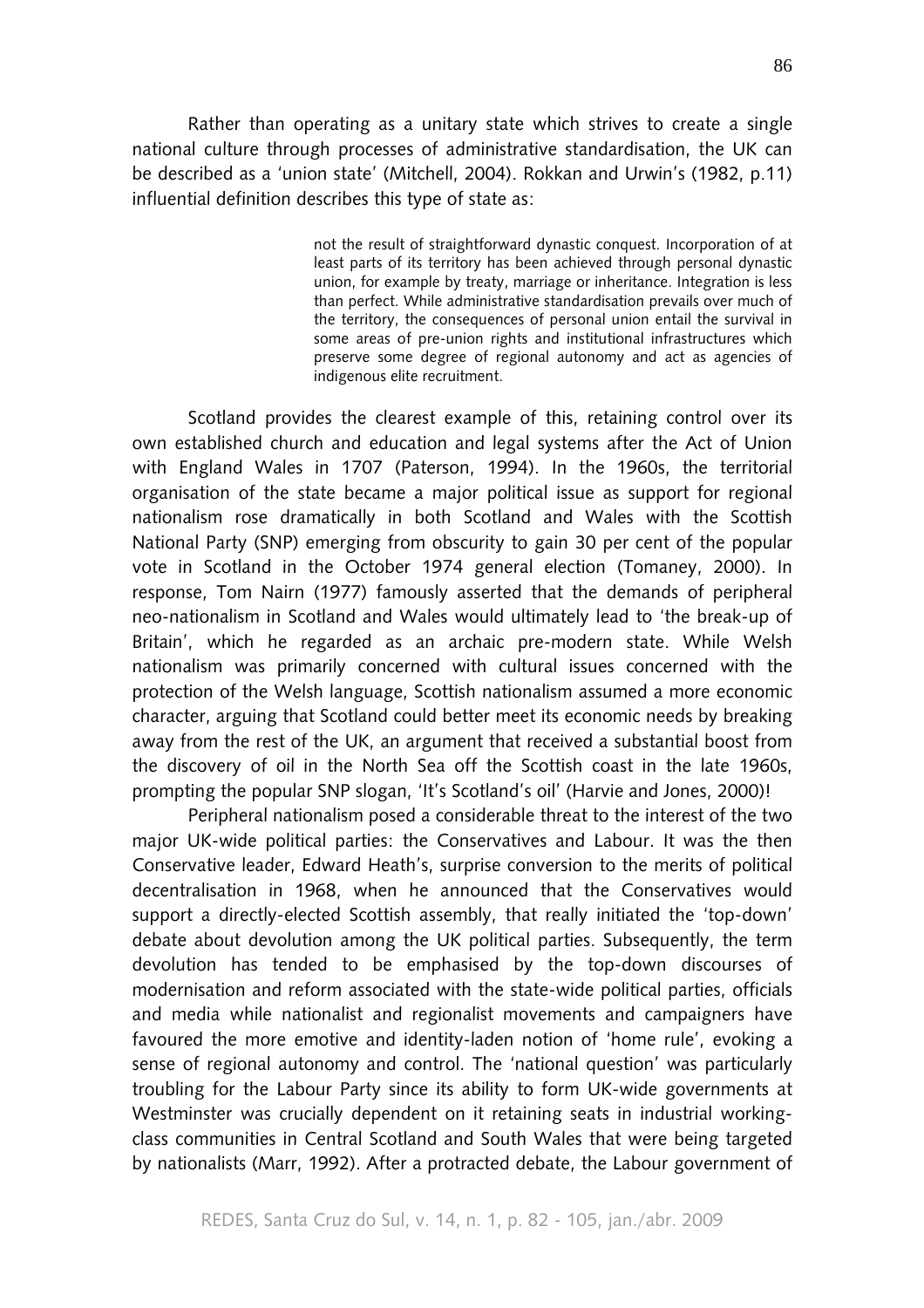1974-1979 announced its support for devotion, introducing legislation for the establishment of elected assemblies in Scotland and Wales in 1977. These proposals proved highly controversial, with prominent Labour politicians in Scotland and Wales opposing their own government's policy and ultimately failed to gain sufficient support from the public in referendums held in March 1979 (Harvie and Jones,  $2000$ ).<sup>2</sup>

Under Margaret Thatcher, the neo-liberal Conservative governments of the 1980s were strongly opposed to devolution for Scotland and Wales, arguing that this would simply add an extra layer of government and bureaucracy. By the late 1980s, however, the political unpopularity of the Conservatives in Scotland and Wales was fostering renewed support for devolution. This provoked the emergence of a distinct 'civil politics' (Marr, 1992) through the formation of a territorial coalition as opposition parties (excluding the SNP), trade unions, local authorities, the Churches, women's groups and others came together to form the Scottish Constitutional Convention in 1989 (MacLeod, 1998).<sup>3</sup> The Labour Party reaffirmed its support for elected assemblies for Scotland and Wales in the late 1980s and early 1990s, with the Party's leader between 1992 and 1994, John Smith, describing devolution as "the settled will of the Scottish people" (Devine 1999, p.615). Yet, 'new' Labour under Tony Blair remained cautious about devolution, lest it be accused of favouring 'big government' or running ahead of public opinion with support for devolution largely confined to the 'Celtic fringe' of Scotland, Wales and Northern Ireland (Morgan and Mungham, 2001). For instance, its plans for regional government in England were clearly watered down in the run-up to the 1997 General Election, and Scottish devolution was subjected to a two-question referendum (Tomaney, 2000). It is the combination of geographically uneven levels of support for devolution and the Labour government's cautious, piecemeal approach after 1997 that has resulted in highly asymmetrical arrangements (Morgan and Mungham, 2001). The Scottish Parliament was granted full legislative powers and the financial power to vary income tax by up to 3 pence in pound whilst the Welsh Assembly was established as a smaller and weaker body, lacking primary legislative power. The Northern Ireland Assembly also has primary legislative powers, potentially covering a wider range of policy areas than Scotland given the proposal to transfer certain 'reserved' powers at some unspecified point in the future (Keating, 2002).

One of the defining characteristics of UK devolution is the fact that the devolved administrations lack substantial revenue raising powers of their own in contrast to the systems of fiscal autonomy and transfer found in many other

 $\overline{a}$ 

 $^2$  A majority of those who voted in Scotland were in favour, but this was not deemed adequate due to a parliamentary amendment, introduced by a Labour backbencher, which required 40 per cent of the entire electorate to support the proposals. 51.6 per cent voted in favour on a 64 per cent turnout, amounting to 32.9 per cent of the electorate. In Wales, only 20 per cent voted in favour with 80 per cent against.

<sup>3</sup> The role of the Convention was to formulate proposals for the establishment for an elected Parliament. These were eventually published in November 1995, feeding into the Labour Government's White Paper in July 1997.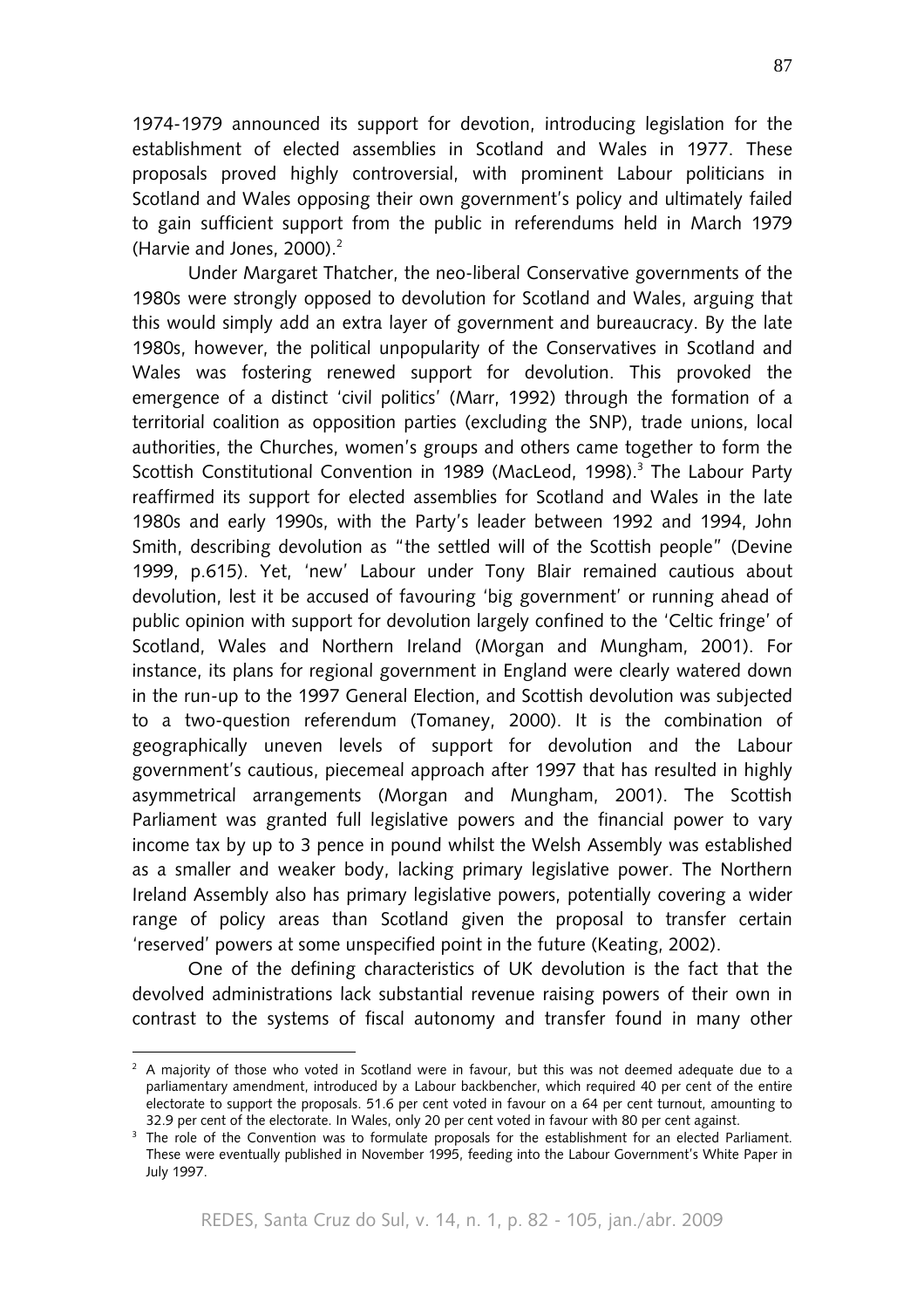devolved and federal states (Jeffery, 2007; Mitchell, 2004; Schmuecker and Adams, 2005). The principal mechanism for financing the devolved administrations in the UK is an annual block grant from HM Treasury, giving the devolved administrations almost total freedom to allocate funds to the different policy areas as they see fit (Adams and Schmuecker, 2005). The level of these grants is currently a function of the so-called 'Barnett Formula', named after the former (Labour) Chief Secretary to the Treasury, Lord Barnett, who established it in 1978. The Barnett formula grants Scotland, Wales and Northern Ireland a populationbased share of *increases* in public expenditure awarded to England (Bell and Christie, 2001). In theory, this formula should result in gradual convergence over time, but this has not happened with public spending per head remaining higher in the devolved territories of London, Scotland, Northern Ireland and Wales (Figure 2). In addition to the higher costs of delivering services in more rural jurisdictions and the concentration of national administrative and cultural functions in London, this would seem to reflect the additional political weight of Scotland, Wales and Northern Ireland in the union prior to legislative devolution with territorial Secretaries of State who were able to argue for additional spending. Devolution has helped to politicise the geographically uneven distribution of public expenditure, which seems to bear little relation to need. For example, per capita public expenditure was 9 per cent higher in Scotland than the neighbouring region of North East England in 2006-2007 but gross disposable income per head in the latter region was 9 per cent lower (HM Treasury, 2008; Office for National Statistics, 2008). Accordingly, the Labour government has faced pressure from representatives of Northern English regions for a reallocation of public expenditure according to needs (Morgan, 2001, 2006), something which it has resisted thus far, fearing the resultant political controversy.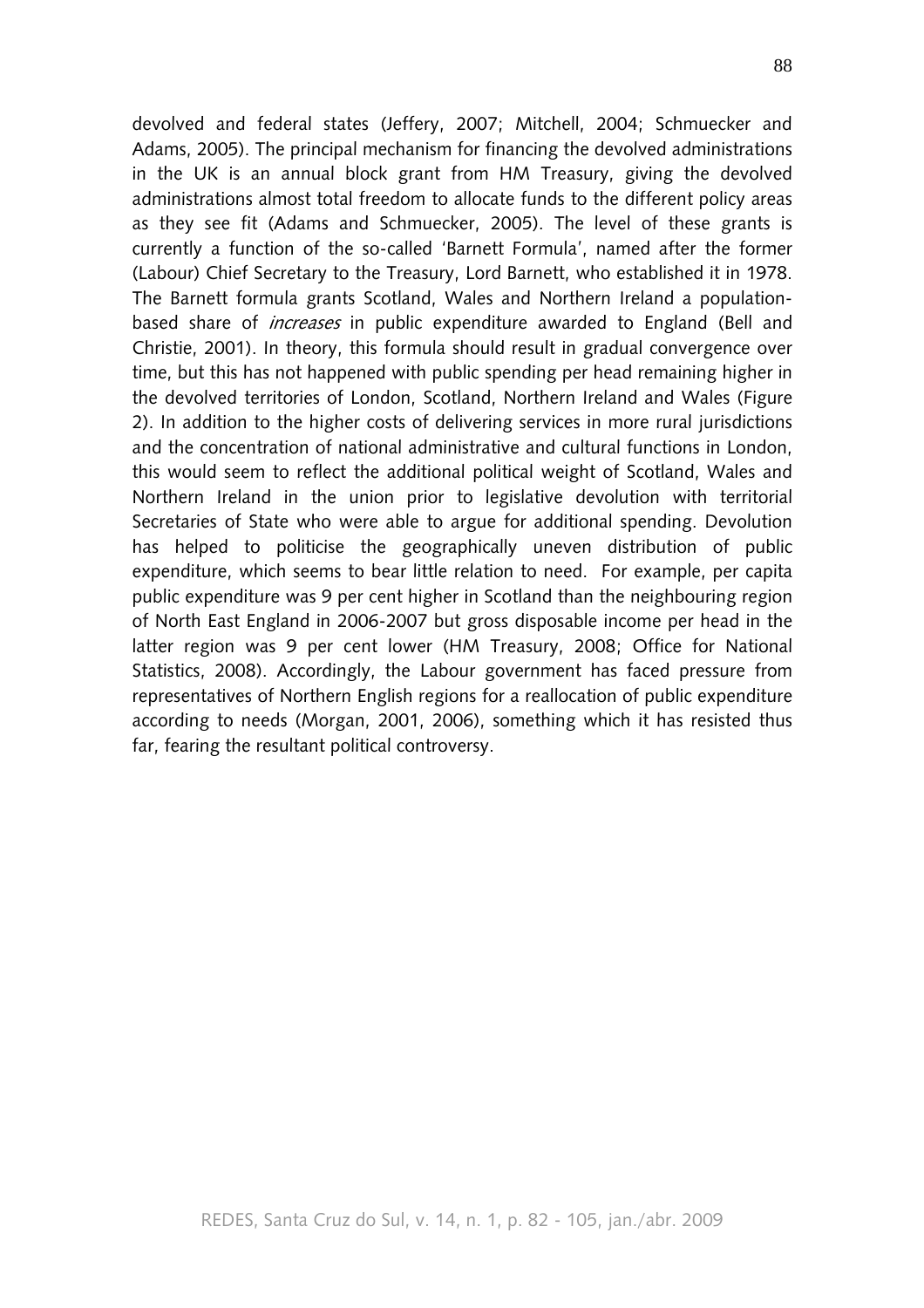**Identifiable public expenditure, UK=100**



REDES, Santa Cruz do Sul, v. 14, n. 1, p. 82 - 105, jan./abr. 2009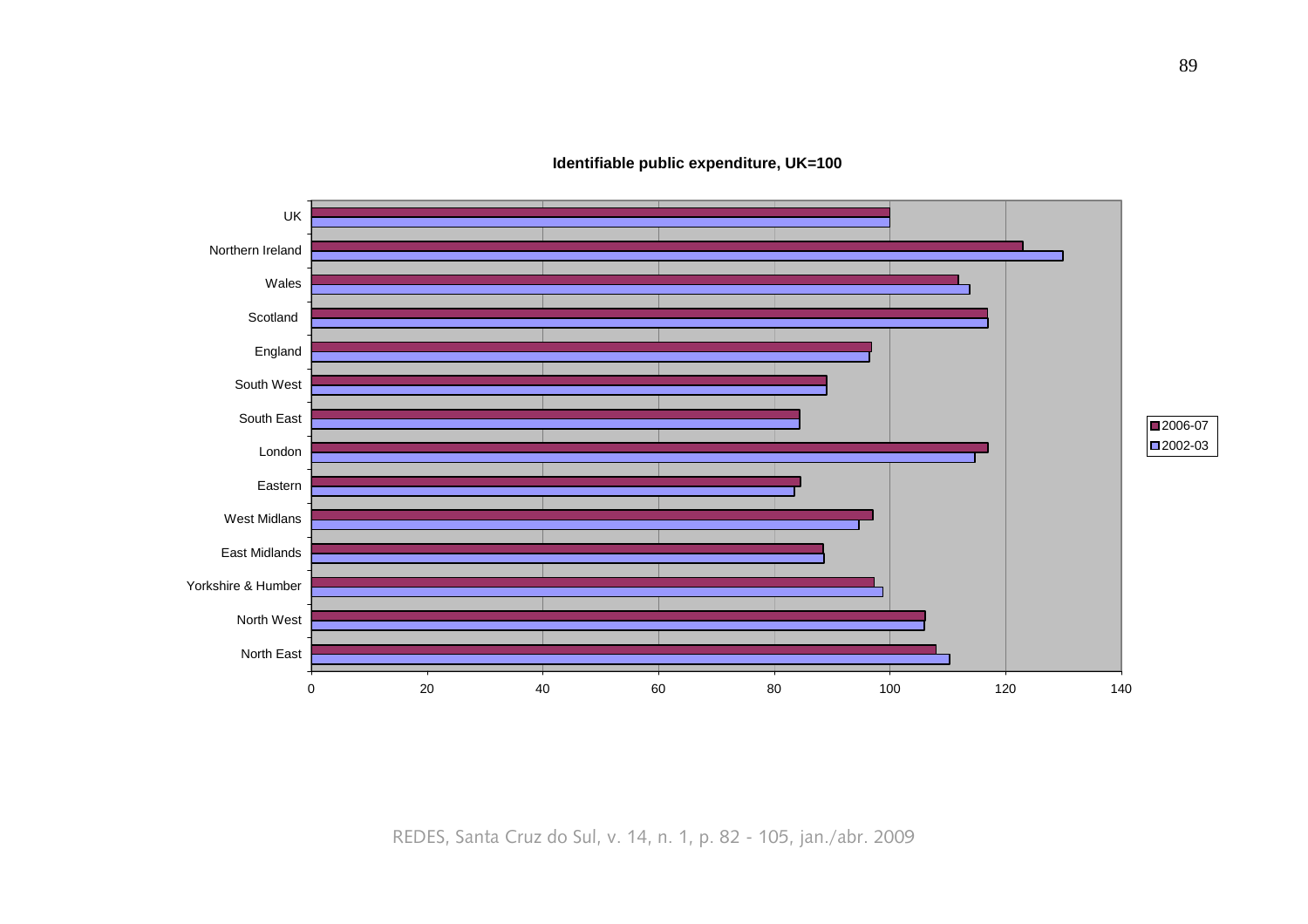#### Source: HM Treasury, 2008

Despite its far-reaching implications for the constitutional fabric of the UK, devolution was introduced relatively smoothly, notwithstanding the best efforts of the Labour Party leadership in London to control leadership elections in Wales and London in 1999-2000 (Morgan and Mungham, 2001). This reflects three main factors. First, legislative devolution built on existing administrative arrangements in the form of territorial departments for Scotland, Wales and Northern Ireland which were already responsible for the delivery of large areas of public policy – including health, education, economic development and transport – and in so doing adapted UK-wide policies to suit local conditions (Mitchell, 2003). This legacy of preexisting institutions and practices made devolution easy to introduce (Jeffery, 2005); in effect, democratic structures were grafted onto existing administrative arrangements, changing territorial administration into territorial politics (Jeffery, 2007). Second, common Labour government in Westminster, Scotland and Wales (in coalition with the Liberal Democrats in Scotland 1999-2007 and in Wales 2000- 2003) acted as a force for stability in terms of the pressure to conform to the approach of the UK government and to avoid damaging 'splits' in policy (Laffin and Shaw, 2007). These political links have shaped the evolution of intergovernmental relations under devolution, which operate in an informal and ad hoc fashion with an absence of explicit mechanisms to ensure coordination (Agranoff, 2004; Trench, 2005).<sup>4</sup> Third, devolution coincided with a period of substantial increases in public expenditure after 2000, reflecting the policy of the UK government at Westminster to invest heavily in health and education, resulting in large budget increases for the devolved administrations through the Barnett formula (Table 1). Interestingly, these have now changed, creating a new territorial politics of devolution characterised by increased tensions between devolved and central government. Devolved elections in 2007 saw the entry of nationalist parties into government in Scotland, Wales and Northern Ireland, and London gained a conservative mayor in 2008, while deteriorating economic conditions have led to much tighter financial settlements for the devolved administrations.

## REGIONAL POLICY AND DEVOLUTION

 $\overline{a}$ 

Concerns about a North-South divide in levels of wealth and prosperity in Britain have been periodically expressed since the 1930s (Massey, 2001). In the 1980s, the combined impact of the neo-liberal reforms of the Thatcher government and wider processes of deindustrialisation seemed to have resulted in

<sup>4</sup> Local authorities, of which there are 32 in Scotland, 22 in Wales, 26 in N. Ireland and 32 'boroughs' in London, represent a third level of governance in the devolved territories. They are responsible for the delivery of local services such as schools, social work, roads, housing and refuse collection but remain dependent on devolved or central government for around 75-80 per cent of their funding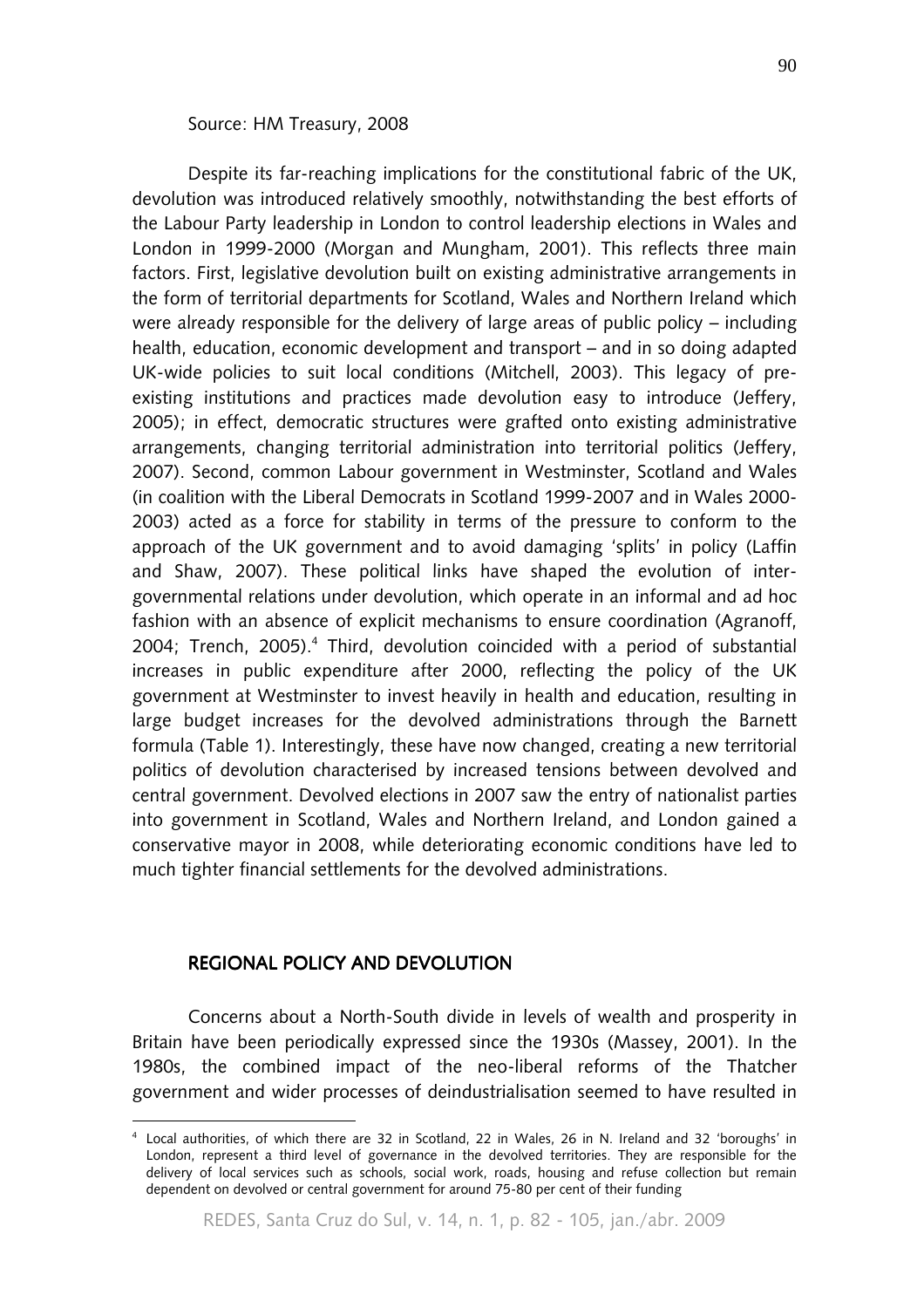the emergence of 'two nations': a prosperous and dynamic South in which most of the growth industries were located and a stagnant and impoverished North, scarred by industrial dereliction, poverty and unemployment (Martin, 1988). The late 1990s saw evidence emerge that the divide had widened under New Labour (Massey, 2001) after narrowing in the recession of the early 1990s (Figure 3), creating political problems for a government, which drew many of its Ministers and Members of Parliament (MPs) from the North. Broadly, three groups of regions can be identified: the prosperous regions of South East England; an intermediate group where prosperity is significantly lower; and the three lagging regions of Wales, Northern Ireland and North East England (Figure 4). While financial and business services, predominantly concentrated in South East England, experienced considerable growth between 1997 and 2005, over a million manufacturing jobs were lost over the same period, many of them in the North (Office for National Statistics, 2006).



GVA per capita, 1989-2001

Source: Adams, Robinson and Vigor, 2003, p.2.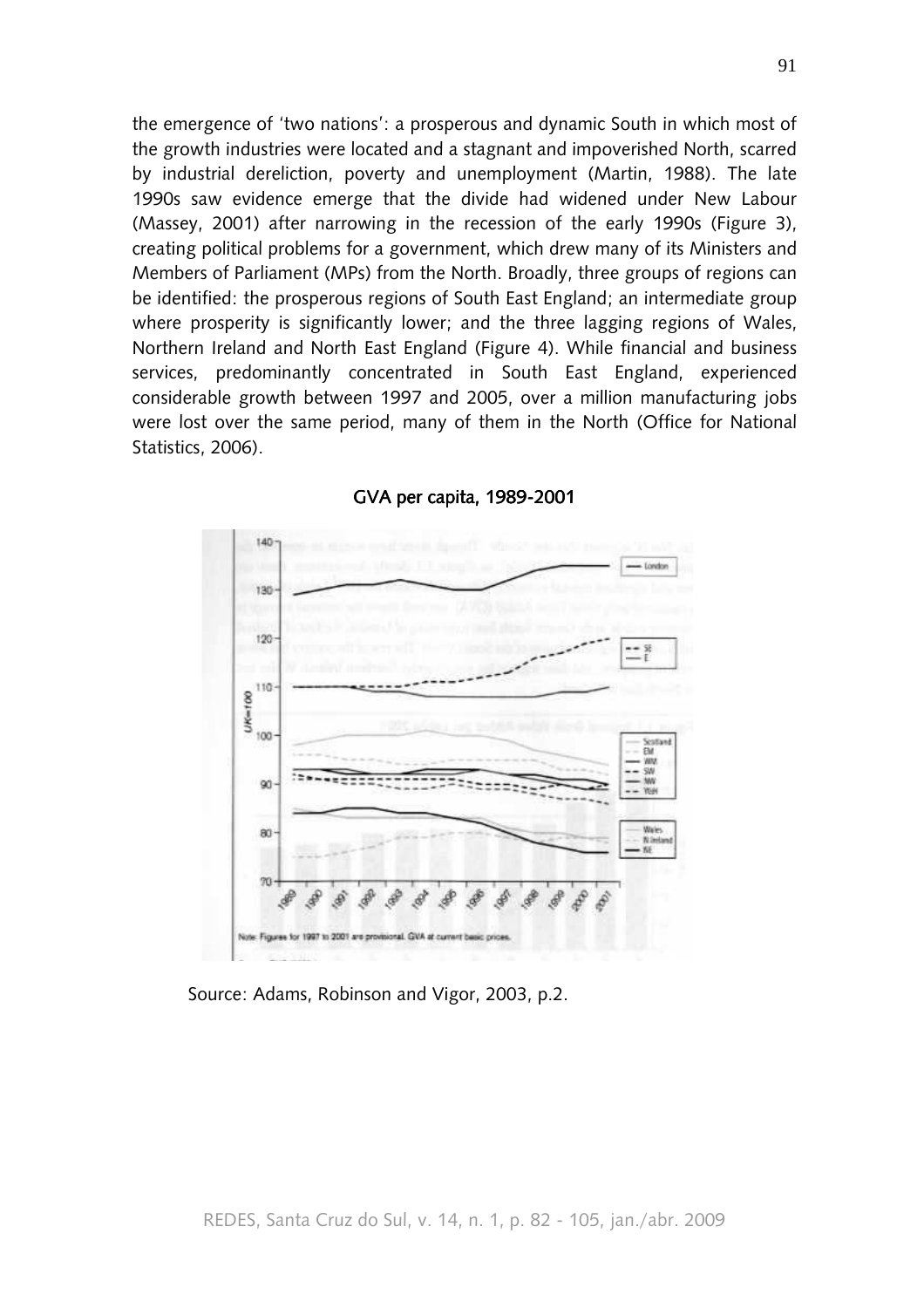

# Gross disposable income per head

Source: Office for National Statistics, 2008.

Regional policy has acquired a new prominence in the UK since 1997, reflecting the fact that Labour continues to draw most of its MPs from the postindustrial 'periphery' of Northern England, Scotland and South Wales. The 'new' regional policy adopted by Labour understood regional under-performance in terms of a failure to provide a suitable business environment for firms. The suggestion is that firms and workers in these regions are not sufficiently productive or efficient. Five regional 'drivers' of productivity were identified in government publications: skills, investment, innovation, enterprise and competition (HM Treasury, 2001). The way to improve regional economic performance is to address these drivers of productivity, often framed in terms of competitiveness, defined as the capacity of the regional economy to compete more effectively in an increasingly globalised world. In addition to the devolved administrations in Scotland, Wales and Northern Ireland, the main agents responsible for the implementation of this approach are the RDAs, which were established in the eight standard English regions outside London in 1999 (Jones, 2001). The RDAs were given five specific tasks: economic development and regeneration; business support, investment and competitiveness; skills and education; employment promotion; and sustainable development (Department of Environment, Transport and the Regions (DETR), 1997).

As Stephen Fothergill (2005) observed, three key features distinguish this new style regional policy from earlier approaches. First, it is very much focused on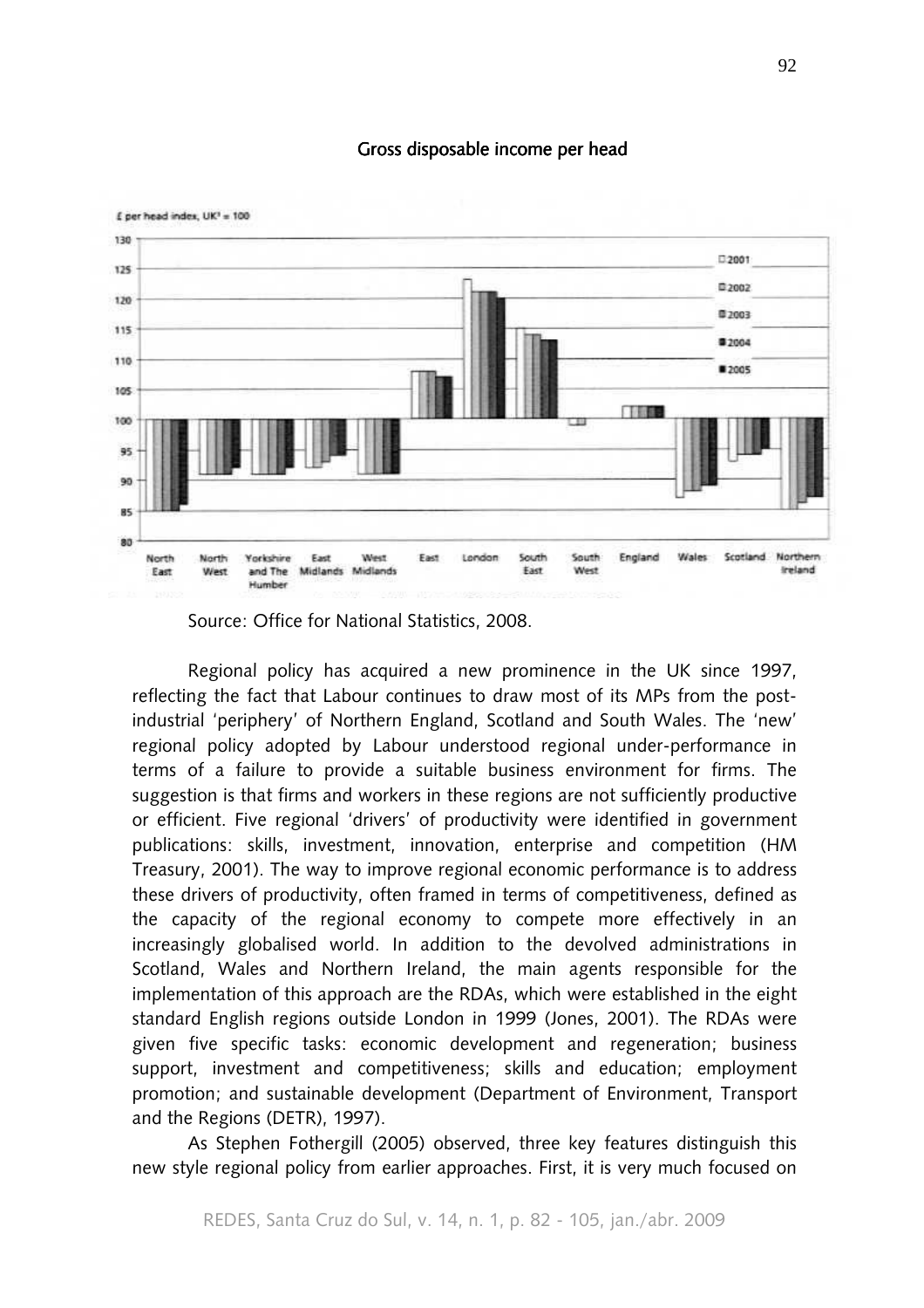indigenous development, in terms of improving conditions within regions, in contrast to the 'old' regional policy of the 1960s and 1970s, which employed financial incentives to induce companies to locate large-scale investments in lagging regions, reinforcing a broader shift that began in the 1980s. Second, it emphasises the need to improve the operation of markets, identifying 'market failure' as a key cause of under-performance, reflecting orthodox economic thinking. Third, the responsibility for devising and implementing policy has moved from the centre to the regions themselves, reflecting the logic of devolution and a wider emphasis on 'local solutions to local problems' (Amin et al., 2003). There are several problems with this new approach to regional policy, including its neglect of the relationships between regions; a narrow preoccupation with productivity and 'competitiveness'; its predisposition towards market-based solutions; and a failure to take account of the sectoral and structural composition of regional economies (Fothergill, 2005). Crucially, the 'new' regional policy treats 'unequal regions equally' by following the same competitiveness-based approach in all regions, irrespective of their level of prosperity, in contrast to the old regional policy which targeted resources on the least favoured regions (Morgan, 2002). Contrary to the proclamations of government minsters, this means that the 'new' approach cannot be expected to reduce regional disparities, with the most prosperous regions likely to benefit the most, operating more as a regionally-delivered national growth strategy.

The first main task of the RDAs was to develop economic strategies for their regions. While this offered some scope for divergence, the realities of central government control ensured that the similarities between the regional strategies outweigh the differences, requiring consistency with the UK government's knowledge-based economy strategy (Raco, 2002). At the same time, Scotland and Wales did not stand still, with Scotland continuing to lead the way in the development of innovative policies (Gillespie and Benneworth, 2002). Through its Smart, Successful Scotland approach, the Scottish Government (2001) developed a 'science and skills' strategy that stressed the need to commercialise the scientific research base, strengthen global connectivity and encourage a culture of lifelong learning. With the formation of the new SNP Government in 2007, Smart, Successful Scotland gave way to the Scottish Government Economic Strategy which emphasises the lessons to be learned from adjacent small, independent states such as Norway, Denmark, Ireland and Iceland – the so-called 'arc of prosperity' (Scottish Government, 2007). In addition to forming new departments and committees to oversee economic development, the Welsh Assembly Government incorporated the functions of the WDA, Education and Learning Wales (ELWa) and the Welsh Tourist Board (WTB) into the Assembly through the so-called 'bonfire of the quangos' in 2006 (Goodwin et al., 2005). Its approach to economic development has emphasised the need to close the GDP gap with the rest of the UK and to tackle the problems of disadvantaged areas, mainly though the EUfunded Objective 1 programme for West Wales and the Valleys (Adams and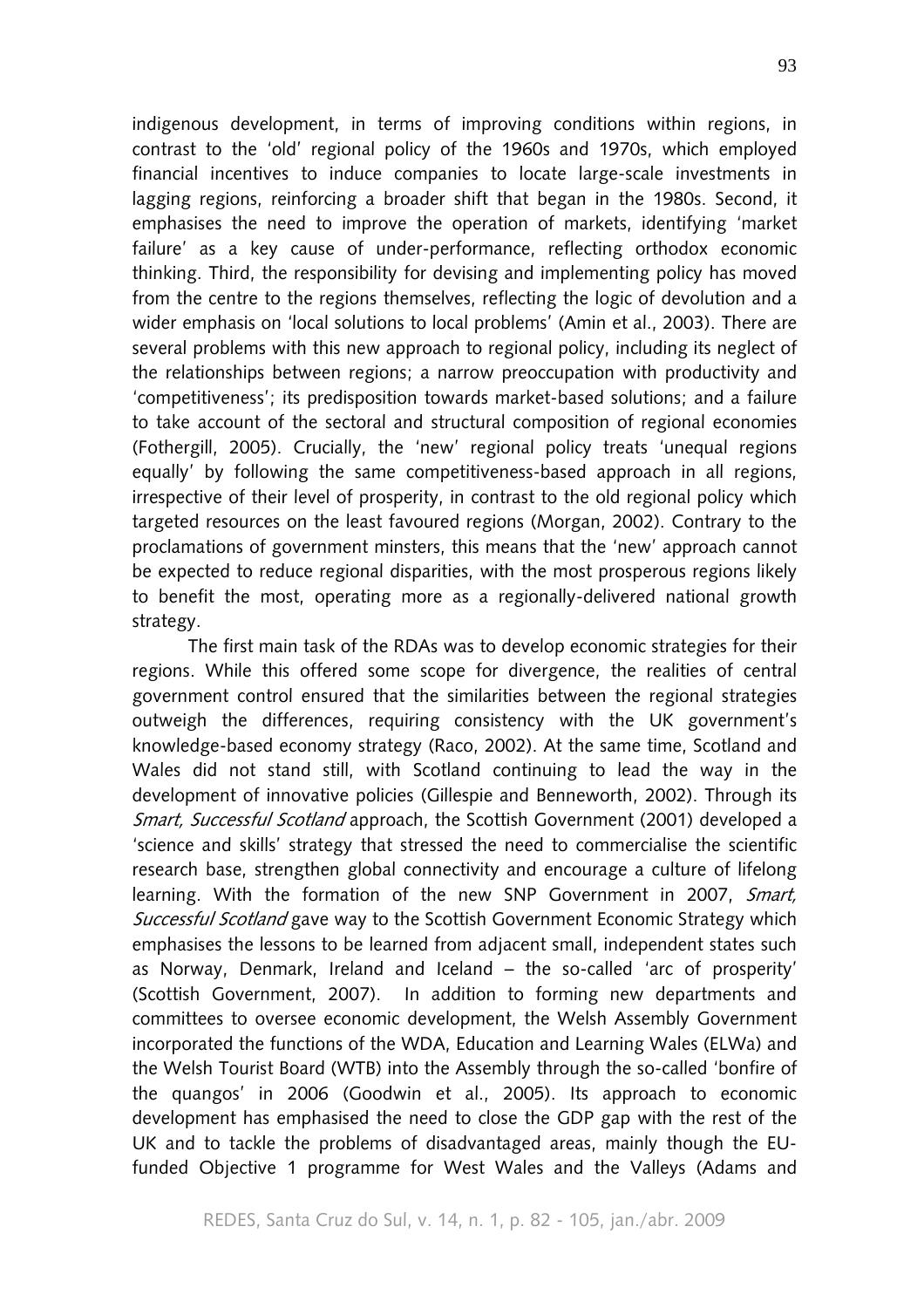Robinson, 2005). In Northern Ireland, the major reform has been the establishment of a single economic development agency, Invest Northern Ireland (INI) (Goodwin et al., 2002).

In structural terms, devolution has perhaps encouraged some convergence in the governance of economic development, through the formation of new departments and committees and the establishment of RDAs in the English regions (Gillespie and Benneworth, 2002). On a strategic level, development agencies are talking a similar language of knowledge, innovation and competitiveness across the UK (Adams and Robinson, 2005), but Scotland seems to have the most advanced policies for building a knowledge-based economy. Based on a study of economic development policy, Cooke and Clifton (2005) identify three varieties of devolution in the UK. The visionary approach embraced in Scotland through the development of innovative knowledge-based initiatives contrasts with the precautionary approach adopted in Wales, concentrating on target setting and institutional reform, and the constrained nature of devolution in Northern Ireland where the suspension of the Assembly and the perpetuation of direct rule between 2002 and 2007 limited the scope for the introduction of new policy measures.

Proponents of devolution have commonly argued that one of its main tangible benefits will be improved economic performance (Rodriguez-Pose and Gill, 2004; Hudson, 2005) and many sceptics view the capacity of the devolved administrations to deliver in this area as a key test of devolution. This is particularly the case in Wales where the purported benefits of devolution were highly prominent in the campaign for the establishment of an Assembly (Morgan, 2001) and the English regions.<sup>5</sup> In practice, however, the so-called 'economic dividend' has proved rather elusive, something which Morgan (2006, p.200) terms the 'dirty little secret' of devolution'. It is, of course, important to acknowledge the difficultly of isolating a devolution effect from the myriad other influences that shape economic performance and that it is still relatively early in the lives of the devolved institutions. Furthermore, the economic powers of the devolved administrations remain limited, with macroeconomic policy reserved to Westminster. Nevertheless, although the devolved administrations have been highly active in launching a range of economic strategies and initiatives, there is no evidence that these have been translated into improved economic performance compared to the non-devolved territories of the UK (ibid). Accordingly, devolution is unlikely to result in a narrowing of the gap between lagging devolved regions such as Wales and North East England and more prosperous non-devolved regions in the South and Midlands of England. This lack of an 'economic dividend' is consistent with the international evidence uncovered by Rodriguez-Pose and Gill (2004) who argue, on the basis of a six-county study, that devolution actually tends to encourage increased regional inequality by eroding the central redistributive mechanisms that mediate the impact of the spatial economic forces promoting regional divergence.

 $\overline{a}$ 

<sup>5</sup> By contrast, devolution was about the constitutional rights of a historic nation in Scotland, and it emerged out of the 'peace process' between the unionist and republican communities in Northern Ireland.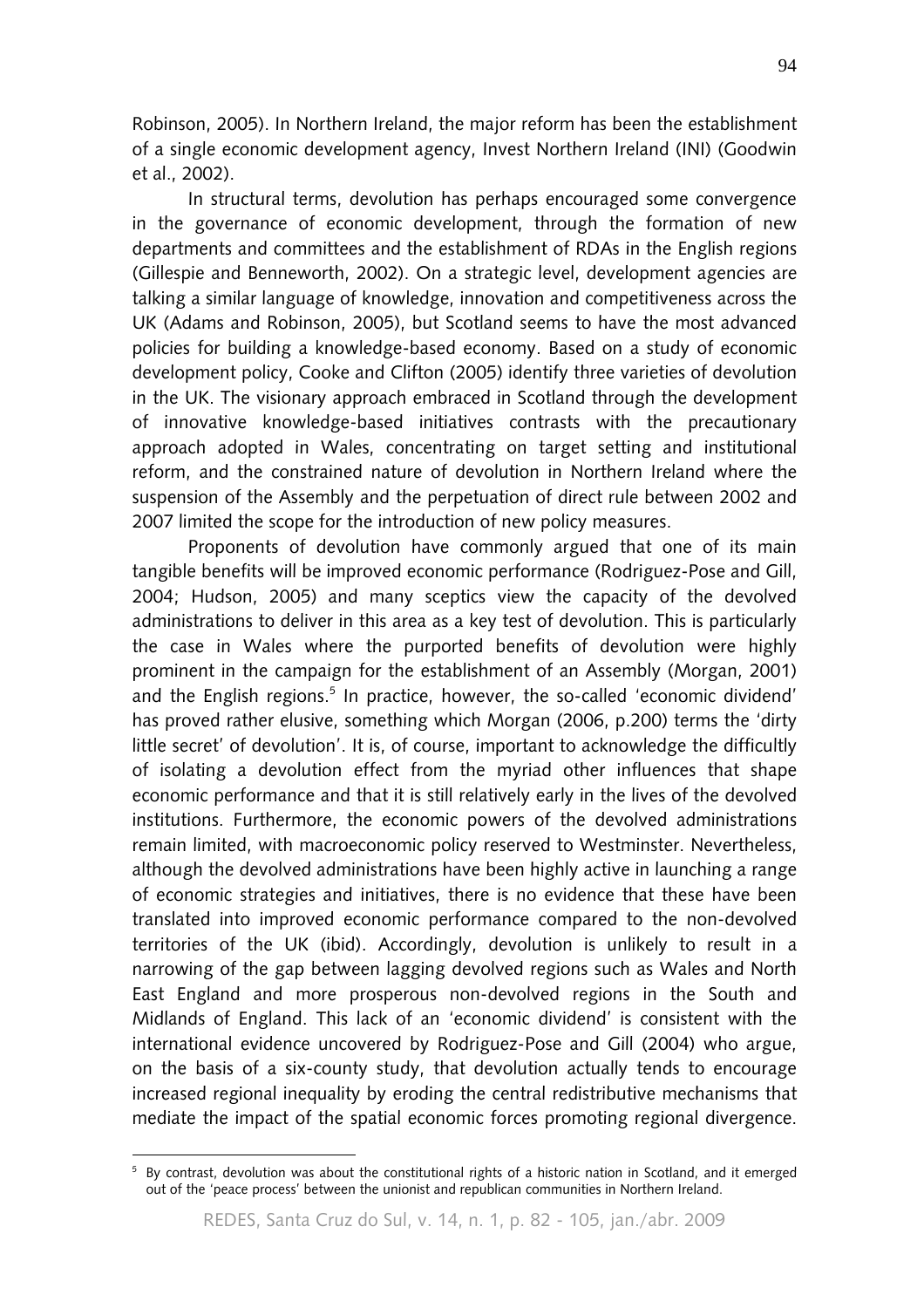Similarly, in their review of Spanish devolution, Giordano and Roller (2004) observe that the wealthier regions have benefited most from devolution, widening and complicating the pattern of territorial inequality. Over the longer-term then, devolution and the new model of regional policy seem likely to exacerbate the existing pattern of regional inequalities in the UK, reinforcing the North-South divide.

#### DEVOLUTION AND ROUTE DEVELOPMENT FUNDS

One interesting measure for promoting regional economic development which has been adopted by the devolved administrations in Scotland, Wales and Northern Ireland is air Route Development Funds (RDFs). Aviation is perhaps an unlikely candidate for new initiatives from the devolved administrations because it remains a reserved power. In practice, however, Westminster's control over aviation is somewhat mediated by the devolution of planning powers – the Scottish Executive can over-rule UK ministers' desire to build a second runway at Edinburgh, for example, by refusing to grant planning permission. Scotland, Wales and Northern Ireland have also elected to use their economic development function to establish Route Development Funds (RDFs) to provide financial support for new air services. These Funds, which began in Scotland in 2002 and have subsequently been adopted in Northern Ireland in 2003 and then Wales in 2005, are designed to promote economic development through increased inbound business travel, tourism and direct / indirect employment, as well as outbound business travel (Graham and Shaw, 2008). In this way, the RDFs illustrate well the type of conundrum faced by the devolved nations as they seek to work within the overall rubric of a sustainable – or integrated – transport policy: encouraging more air travel is hardly environmentally beneficial, but the accessibility benefits it brings are seen to justify subsidising the airlines (Friends of the Earth Scotland et al., 2006; Scottish Enterprise, 2004).

Subsidising airlines to encourage them to fly into regional or peripheral airports was an established practice in the European Union (EU) before the introduction of RDFs in the UK. In a number of cases, this had involved regional governments or publicly owned airports transferring money and / or benefits to privately owned airlines on account of the perceived accessibility benefits to the destination region. A daily Boeing 737-800 service equates to around 70,000 seats per year each way, for example, and such numbers are viewed as significant in terms of promoting regional economic development, not least tourism, by regional institutions. The Irish-based budget carrier, Ryanair, often derided for offering routes from 'nowhere to nowhere', is perhaps best known in Europe for being adept at negotiating advantageous deals. For example, Ryanair's deal at Charleroi in Belgium was found to cover landing charges, promotion, route incentives, training and ground handing and lasted for 15 years (Graham and Shaw, 2008).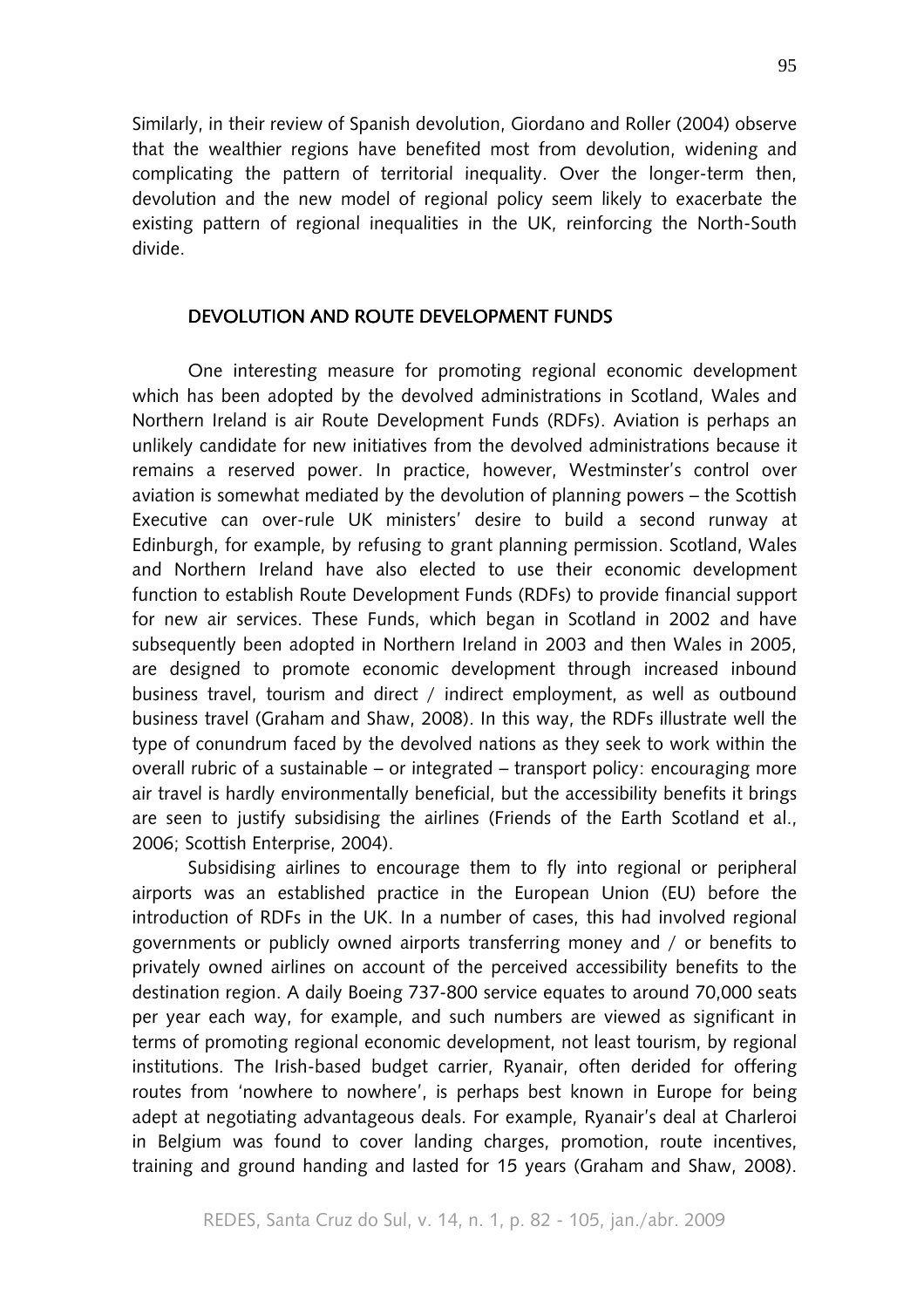Such generous deals were also in evidence in the UK. Since 1999, Derry City Council had been paying Ryanair a guaranteed £250,000 per year plus free landing, parking and navigation facilities to operate a Londonderry-London Stansted service. In return, the airline paid £100 for each landing and take-off. This deal was suspended in 2005 under new EU guidelines after having cost local ratepayers some £300,000, with the remainder of the subsidy coming from tourism agencies and Donegal County Council (BBC, 2006). As this suspension indicates, court cases in relation to Ryanair's agreements with airports around Strasbourg, Brussels (Charleroi) and Hamburg (Lübeck) have led to new EU regulations which stipulate strict conditions regarding the nature of support which can now be provided to airlines. The main criteria are that funding must be on a one-off basis and available to all carriers wishing to enter a market. As such, regional agencies' efforts to subsidise airlines for regional development purposes are restricted by the system of multi-level governance in which they operate.

The devolved administrations' involvement with RDFs seems to have begun during the consultation phase for the UK Government White Paper The Future of Air Transport (Department for Transport, 2003). Aviation's status as a reserved power means that, planning and economic development powers excepted, the influence of the new governments over air transport matters was potentially limited in the absence of innovative policy developments. One suggestion had been the protection of slots for services into London Heathrow, but this was not a favoured option at Westminster because of the implications for the operation of Heathrow as the UK's premier international 'gateway' (Department for Transport, 2007). In response, the UK government actually supported the devolved nations' schemes at the European level because they are viewed as preferable to the protection of slots at Heathrow and they absolve officials from having to setting up complex alternatives:

> I mean these [RDFs] have to be compliant with DfT rules, but they also have to be compliant with the European Commission rules… But DfT has put in a very strongly worded submission to the European Commission… about the importance of route development, and it's also bringing out guidelines as to how they should be administered and assessed. So the DfT actually supports us partly because I think it gets them off the hook of having public service obligation routes between London and regional airports which are very difficult to negotiate (Transport advisor, Northern Ireland).

For instance, A National Protocol for UK Route Development Funds was adopted by Westminster to which the various RDFs in each of the constituent parts of the UK adhere (European Commission, 2006). As the same source commented on the introduction of RDFS, "it's not really a question of devolution per se, it's a question of slightly ad hoc arrangements, be it with the blessing of the DfT from London". These cooperative inter-governmental relations highlight what might be termed the 'conditional flexibility' of the devolution settlement, to adapt the terminology of Trench (2007), allowing the devolved administrations to intervene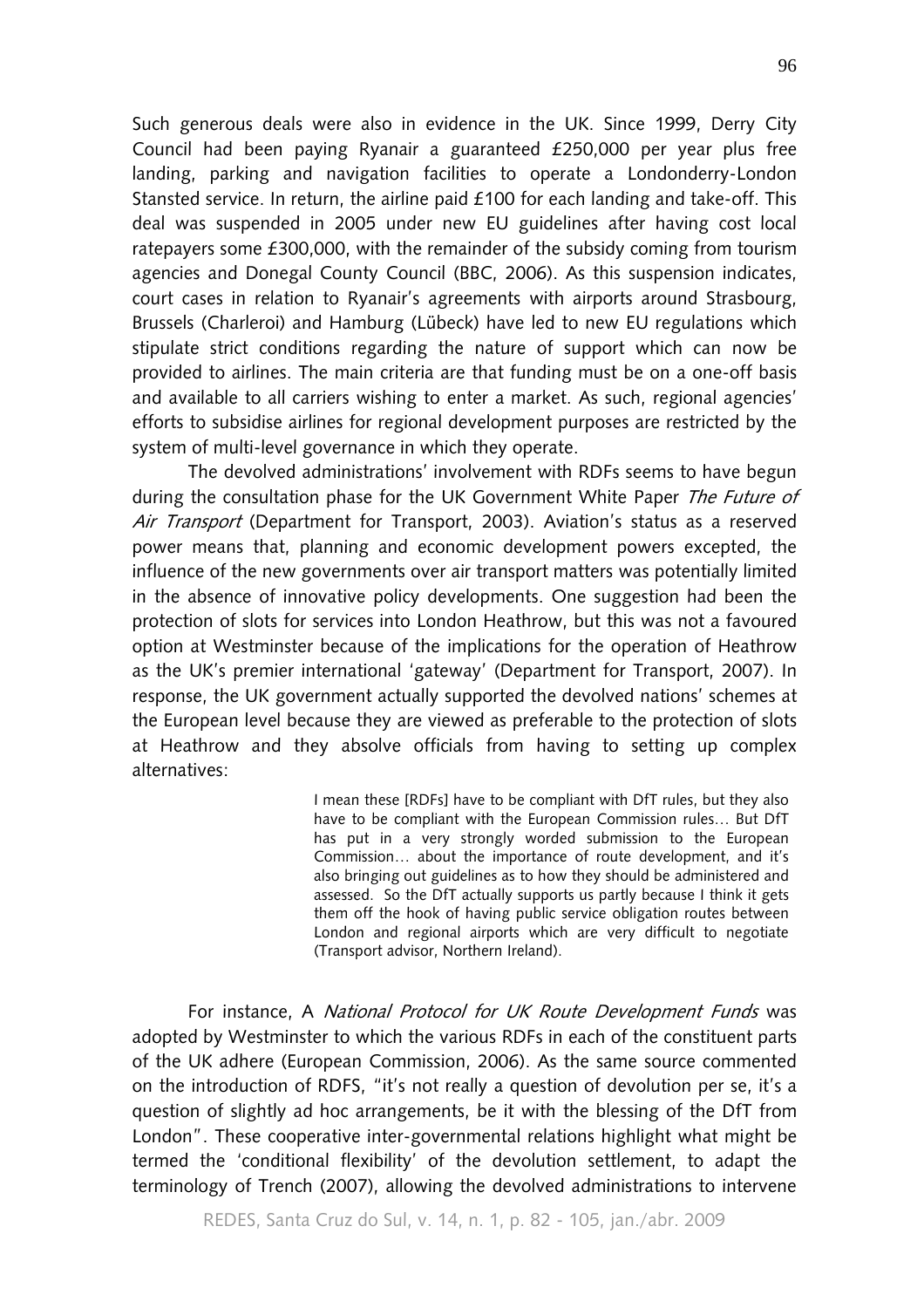in an ostensibly reserved matter with the agreement of Westminster by creatively harnessing the overlap between different powers.

The first RDFs were introduced in Scotland from November 2002 and worked by providing financial support at specified rates per passenger on new routes for a period of up to 3 years. This support was paid in addition to any 'normal' incentives provided by airports to attract new traffic. The principal drivers for the RDFs' establishment reflected the economic development rationale underpinning the already-existing deals elsewhere in the UK and Europe. Tavish Scott, Scottish Transport Minister from 2005-2007, noted that the RDF "channels its support to routes which deliver a net economic benefit for Scotland. These will be to routes which are likely to enhance business connectivity or which have the potential to bring appreciable numbers of inbound tourists to Scotland" (Scottish Parliament, 2005, unpaginated). He went on to note that the level of investment in new routes is determined by economic appraisals taking into account the following criteria:

• The proposed route must be a new route;

The route must deliver a net economic benefit to the Scottish economy based on its projected carryings of inbound and outbound business passengers and inbound leisure passengers;

• An international route serving Aberdeen or Dundee airports must be operated year-round, at an average frequency (over two consecutive scheduling seasons) of at least three round trip services per week. Key UK domestic air services can also be supported;

• An international route serving Edinburgh and Glasgow Airports must be operated year-round, at an average frequency (over two consecutive scheduling seasons) of at least five round trip services per week, and

The level of frequency for new air services in the Highlands and Islands is flexibly applied and the fund can be used to support intra-Scotland, intra-UK and seasonal services. This reflects the ability of the different areas to sustain air services in the long-term and the Executive's aim that the fund should be inclusive and embrace all of Scotland's diverse communities (Scottish Parliament, 2005, unpaginated).

By 2005 RDFs had also been set up – apparently after having been adopted more or less unchanged from the Scottish scheme – in Northern Ireland, Wales and, supported by the RDA, the North West of England (Northwest Regional Development Agency, 2004). The Scottish RDF has supported more than 50 routes and the Northern Irish equivalent 9 (Table 2). In addition to the predicted economic benefits, there is also an important political dimension to RDFs which allow the devolved administrations to reduce their dependence on London and Heathrow airport in particular. They also offer a tangible 'devolution dividend' for the populations of the devolved territories by the establishment of new air routes which enhance accessibility and individual mobility, demonstrating that devolution can result in improved services and the provision of new economic opportunities.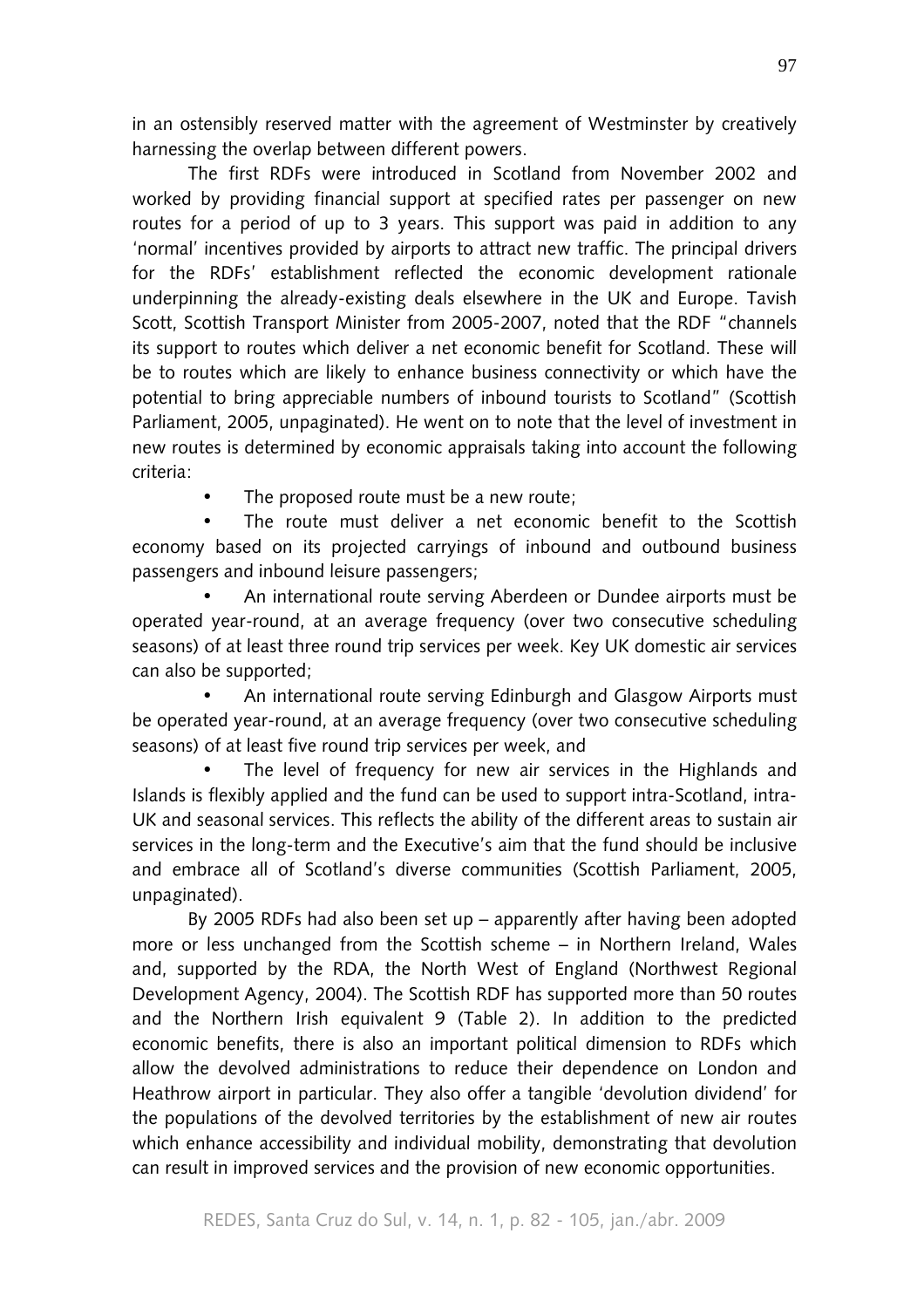The RDFs have had varying degrees of success. In Scotland, Wales and Northern Ireland politicians and business groups were keen to play up the importance of the schemes with regard to regional economic development. For a relatively modest investment of around £7m in the Scottish RDF by 2004, for example, Scottish Enterprise, which administers the scheme on behalf of the Scottish Executive, estimated that £300 million of economic benefits over 10 years would result and 700 tourism related jobs would be created (Scottish Enterprise, 2004). According to the Chairman of the company set up to manage the Northern Ireland RDF, the £3.8 million investment has "served its purpose, and has contributed greatly to the successful development of a broad spectrum of air routes in and out of Northern Ireland" (Department of Enterprise, Trade and Investment (DETI), 2006, unpaginated). Friends of the Earth (2006) point out, however, that encouraging the growth of the aviation market is environmentally unsound, although others would argue that the RDFs can serve a useful purpose by promoting accessibility for economic growth rather than 'mindless mobility' (Graham, 2003). In response, Friends of the Earth contend that the net economic impact of aviation to the Scottish economy is actually a cost of around £1.4 billion in 2004 because more people fly out of the country and spend more money abroad than vice versa. Although their analysis is rather crude, it nevertheless highlights the possibility for the RDF to promote exactly the reverse of that which was intended as a confidential paper circulated within the Scottish Executive in 2007 claims. In reality, it seems that RDFs simply extend existing patterns of international air travel from the UK which involve more outward than inward visits (Graham and Shaw, 2008), highlighting a contradiction between the micro-benefits for individual residents through increased mobility and the negative macro-consequences of net economic outflows for the regional economy, implying that the potential economic benefits were exaggerated. As a result of these development and changes in EU state aid regulations which mean that from 1 June 2007 support for 'aeronautical charges' – i.e. landing fees – will not be permitted, the RDFs are to be abandoned in all three jurisdictions with all support set to cease as current commitments expire.

## **CONCLUSIONS**

Devolution represents a response of the central state to conflicting regionalist pressures from 'below' and transnational pressures from 'above', shaped by regional discourses of identity, improved governance and economic competitiveness (Rodriguez-Pose and Sandall, 2008). The establishment of devolved regional governments has been a widespread phenomenon over the past twenty five years, prompting Rodriguez-Pose and Gill (2004) to describe it as a global trend. As I have stressed, one of the defining features of UK devolution is its asymmetrical nature with different territories gaining different powers. The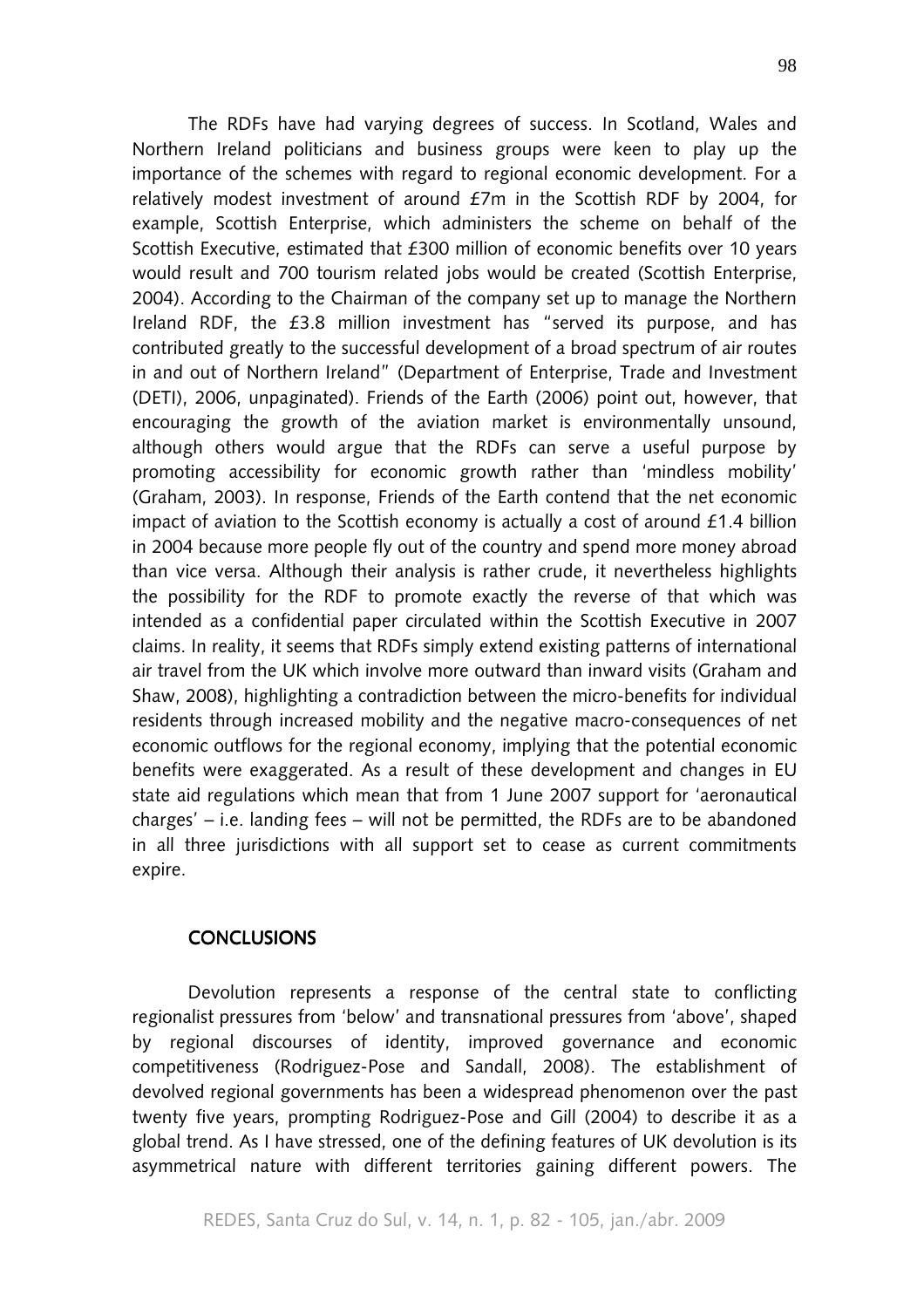complex, uneven form that devolution has taken in the UK reflects the legacy of a unique political geography, defined by the centralisation of power in London and the existence of territorial administrations in Scotland, Wales and Northern Ireland. It has reinforced a complex pattern of multi-level governance defined by the interactions between four distinct institutions levels: local authorities, the devolved administrations, the UK government and the EU. In some respects, Spain provides a comparable international example in terms of its system of asymmetrical devolution and the changing balance of functions between centre and regions (Giordano and Roller, 2004), although Spanish devolution was introduced in a very different political context of the transition to democracy in the late 1970s and early 1980s and the dynamic of regional catch-up seems to be largely absent from the UK where the most identifiable English region, the North East, voted overwhelmingly against the establishment of a regional assembly in 2004 (Sandford and Hetherington, 2005).

One of the main arguments advanced by proponents of devolution is that it will enhance regional economic performance by allowing regions to adapt to a turbulent economic environment, enabling them to fulfil their economic potential (Rodriguez-Pose and Sandall, 2008). In the UK context, this argument has been particularly influential in Wales and the English regions (Hudson, 2005; Morgan, 2006). In practice, however, although the devolved institutions remain relatively immature and it is always difficult to identify a discrete devolution 'effect', the anticipated 'economic dividend' of devolution is not apparent. Although the devolved administrations have launched a number of economic strategies and initiatives, this has not been translated into improved economic performance compared to non-devolved regions (Morgan, 2006). At the same time, the 'new' regional policy adopted in the UK since 1997 has defined regional underdevelopment in terms of deficiencies in productivity within regions, highlighting the need for RDAs to foster innovation and competiveness (HM Treasury, 2001). In contrast to the old' regional policy of the 1960s and 1970s which targeted support on lagging regions, this approach treats 'unequal regions equally', requiring all regions to adopt a competitiveness-based approach (Morgan, 2006). Since they do not target resources on the poorest performing regions, devolution and the 'new' regional policy cannot be expected to reduce regional disparities in the UK, and the period since 1997 has seen a widening of the entrenched North-South divide (Cambridge Econometrics, 2007). Since 2007, what might be termed the extended 'honeymoon' period of devolution, buttressed by common Labour control at devolved and Westminster levels and large rises in public expenditure, has come to an end, with nationalist parties entering into government in Scotland, Wales and Northern Ireland. This 'new territorial politics of devolution' is likely to test the UK's system of asymmetrical devolution to the full, something that will have farreaching implications for the territorial integrity of the UK.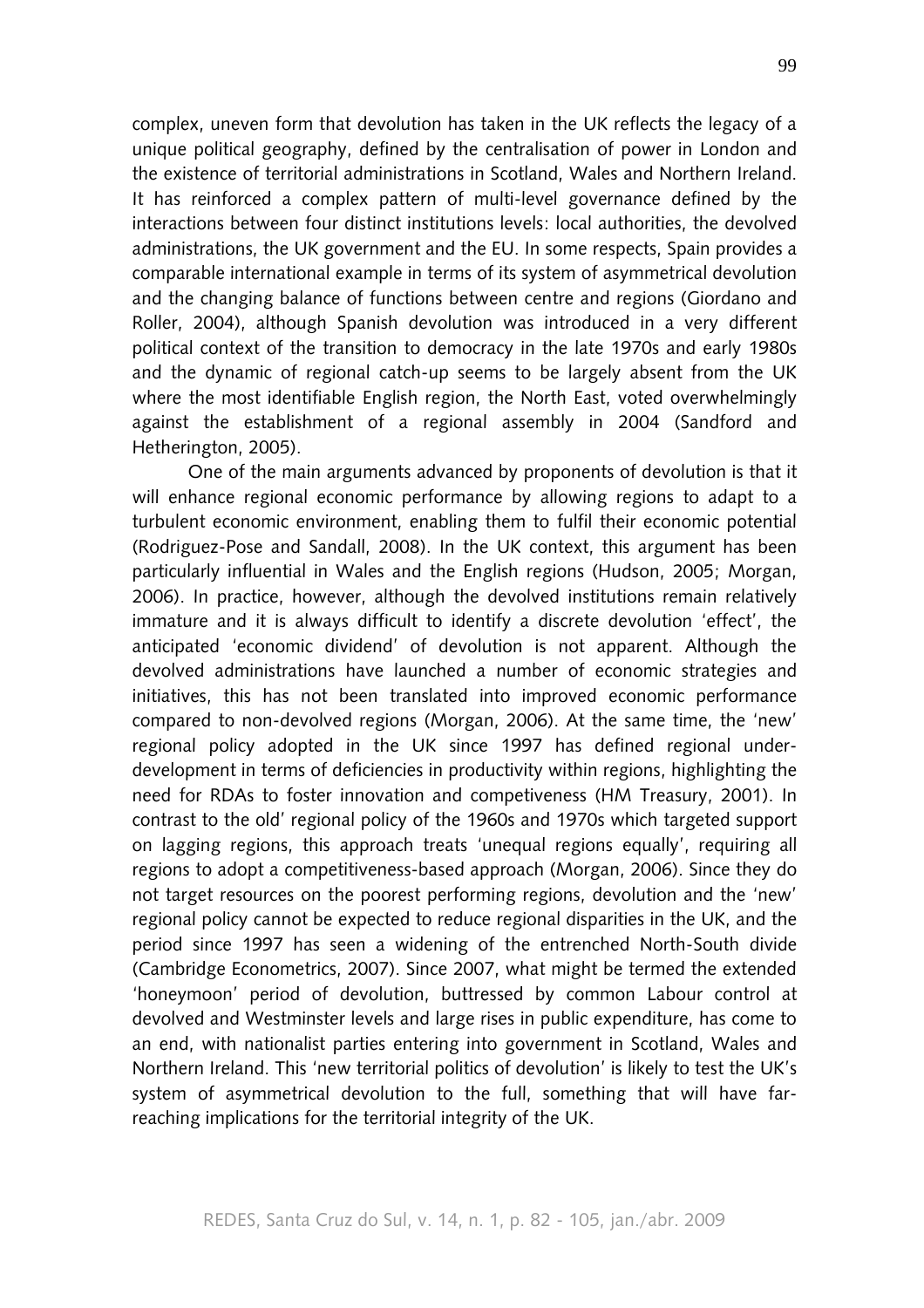# **REFERENCES**

Adams, J and Robinson, P (2005) 'Regional economic development in a devolved United Kingdom' in Adams, J and Schmuecker, K (Eds) Devolution in Practice 2006: Public Policy Differences within the UK. Institute for Public Policy Research, Newcastle upon Tyne, pp. 141-159.

Adams, J., Robinson, P and Vigor, A. (2003) A New Regional Policy for the UK. Institute for Public Policy Research, London.

Adams, J and Schmuecker, K (2005) 'Introduction and overview' in Adams, J and Schmuecker, K (eds) Devolution in Practice 2006: Public Policy Differences within the UK. Institute for Public Policy Research, Newcastle upon Tyne, pp. 3-9.

Agranoff, R (2004) Autonomy, devolution and intergovernmental relations. Regional & Federal Studies 14, 26-65.

Amin, A (1999) An institutionalist perspective on regional economic development. International Journal of Urban and Regional Research 23, 365-378.

Amin, A, Massey, D and Thrift, N (2003) Decentring the Nation. A Radical Approach to Regional Inequality. Catalyst, London.

BBC (2006) 'Ryanair "assured £1m to fly in".' news.bbc.co.uk/1/hi/northern\_Ireland/6204025.stm. Accessed 22 December 2006.

Bell, D and Christie, A (2001) 'Finance – the Barnett formula: nobody's child?' In Trench, A (ed) The State of the Nations 2001: The Second Year of Devolution in the United Kingdom. Imprint Academic, Exeter, pp. 135-152.

Benneworth, P. and Roberts, P. (2002) Devolution, sustainability and local economic development: impacts on local autonomy, policy-making and economic development outcomes. Local Economy 17, 239-252

Cambridge Econometrics (2007) 'UK regional growth divide set to widen'. Press Release, 31 July. Cambridge Econometrics, Cambridge.

Cooke, P and Clifton, N (2005) Visionary, precautionary and constrained 'varieties of devolution' in the economic governance of the devolved UK territories. Regional Studies 39, 437-452.

Cox K (1998) Scales of dependence, spaces of engagement and the politics of scale, or: looking for local politics. Political Geography 17: 1-23

Department of Enterprise, Trade and Investment (2006) 'Air route development fund ends on a successful note'. News release, 20 December, 2006. archive.nics.gov.uk/eti/061220g-eti.htm Accessed 3 July, 2007.

Department for Transport (2003) The Future of Air Transport, The Stationery Office, London.

Department for Transport (2007) Towards A Sustainable Transport System: Supporting Economic Growth in Low Carbon World. DfT, London.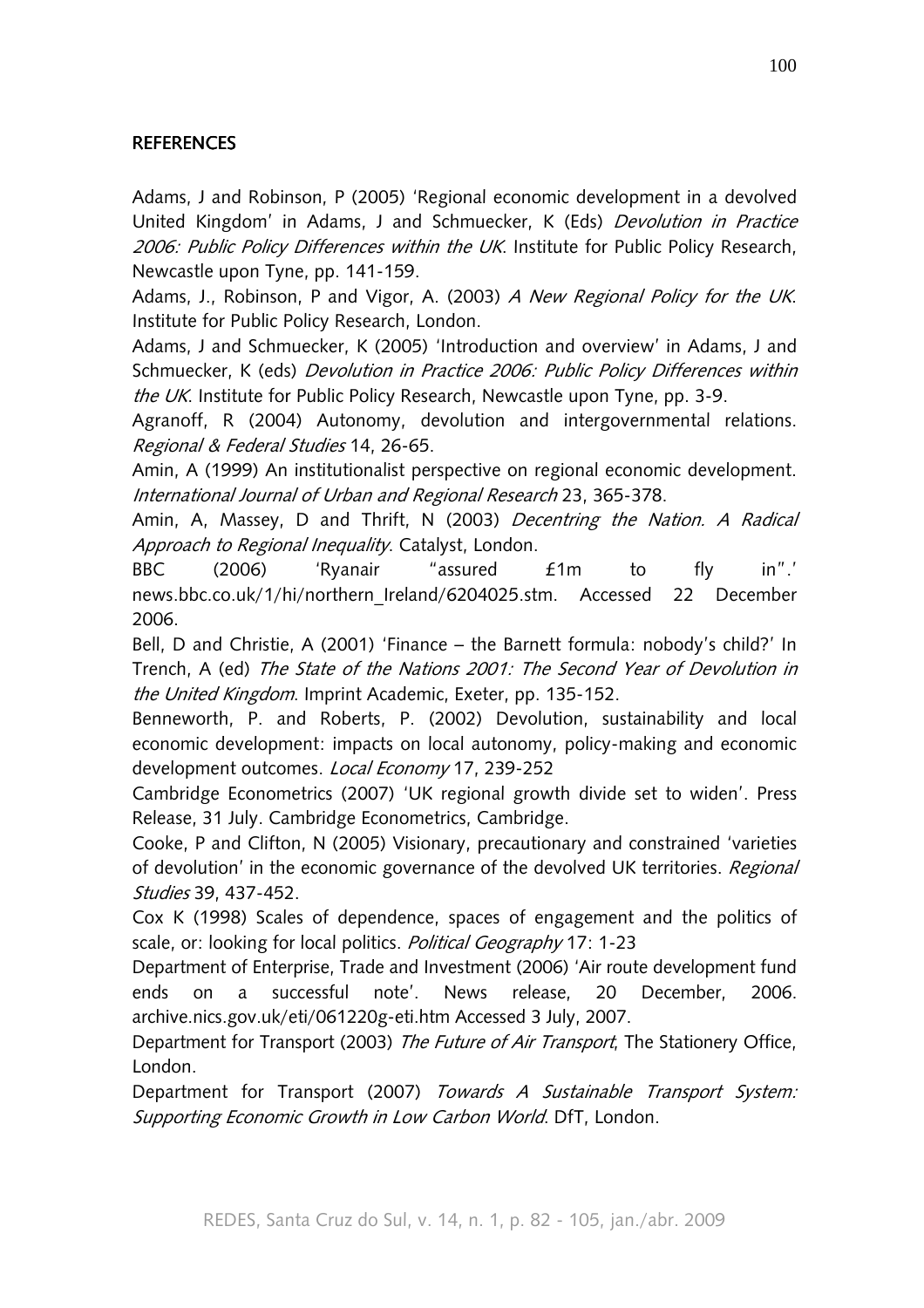Department of the Environment, Transport and the Regions (1997a) Building Partnerships for Prosperity: Sustainable Growth, Competitiveness and Employment in the English Regions. Cm 3814. HMSO, London.

Devine, T (1999) The Scottish Nation 1700-2000. Penguin, London.

Dowding, K. (1995) Model or metaphor? a critical review of the policy network approach. Political Studies 49, 89-105.

European Commission (2006) State aid No N 030/2005 – United Kingdom. Air route development funds. EC, Brussels.

Fothergill, S. (2005) A new regional policy for Britain. Regional Studies 39, 659-667.

Friends of the Earth Scotland, Transform Scotland and WWF Scotland (2006) Parliamentary briefing on the Air Route Development Fund. FoE Scotland, Transform Scotland and WWF Scotland, Edinburgh.

Gamble, A (2006) The constitutional revolution in the United Kingdom. *Publius:* The Journal of Federalism 36, 19-35.

Gillespie, A and Benneworth, P (2002) 'Industrial and regional policy in a devolved United Kingdom' in Adams, J and Robinson, P (eds) Devolution in Practice: Public Policy Differences within the UK. Institute for Public Policy Research (IPPR) and the Economic and Social Research Council (ESRC), London, pp. 69-87.

Giordano, B and Roller, E (2004) 'Te para todos'? A comparison of the processes of devolution in Spain and the UK. Environment and Planning A 36, 2163-2181.

Goodwin, M, Jones, M, Jones, R, Pett, K and Simpson, G (2002) Devolution and economic governance in the UK: uneven geographies, uneven capacities? Local Economy 17, 200-215.

Goodwin, M, Jones, M and Jones, P (2005) Devolution, constitutional change and economic development: Explaining and understanding the new institutional geographies of the British state, Regional Studies 39, 421-436.

Graham, B (2003) 'Air transport policy: reconciling growth and sustainability?' In Docherty, I and Shaw, J (eds) (2003) A New Deal for Transport? The UK's struggle with the sustainable transport agenda, Blackwell, Oxford, pp. 198-226.

Graham, B and Shaw, J (2008) Low cost airlines in Europe: reconciling liberalization and sustainability. Geoforum 39, 1439-1451.

Harvie, C and Jones, P (2000) The Road to Home Rule: Images of Scotland's Cause. Edinburgh University Press, Edinburgh.

Hazell, R (2000) 'Introduction; the first year of devolution' in Hazell, R (ed) The State and the Nations: The First Year of Devolution in the United Kingdom. pp.1- 12

HM Treasury (2001) Productivity in the UK: The Regional Dimension. London, HM Treasury.

HM Treasury (2008) Public Expenditure Statistical Analyses 2008. HM Treasury, London.

Hudson, R. (2005) Regional and place: devolved regional government and regional economic success? Progress in Human Geography 29, 618-625.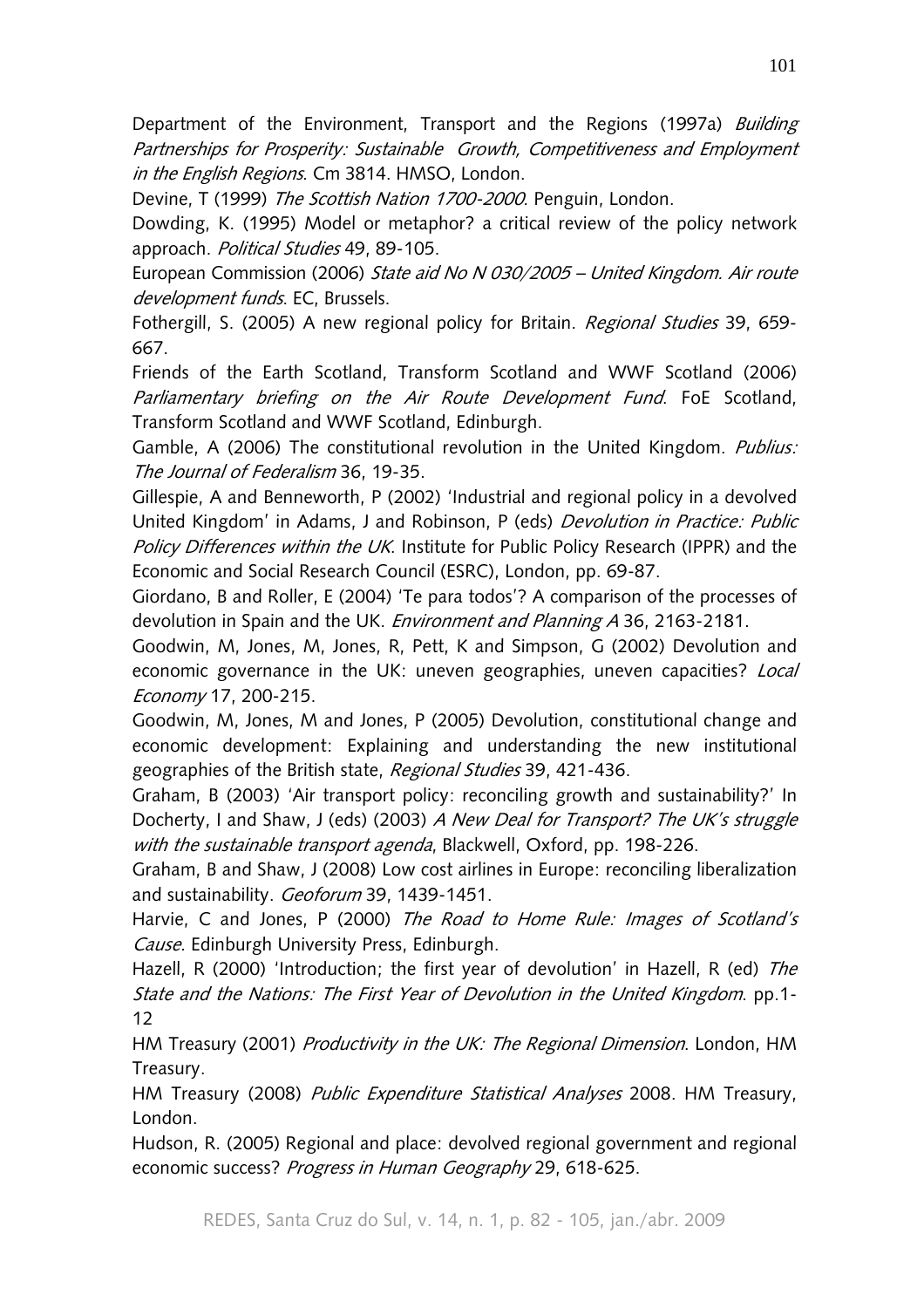Jeffery, C (2002) 'Uniformity and diversity in policy provision: insights from the US, Germany and Canada'. In Adams, J and Robinson, P (eds) Devolution in Practice: Public Policy Differences within the UK. Institute for Public Policy Research (IPPR) and the Economic and Social Research Council (ESRC), London, pp. 176-197.

Jeffery, C (2005) 'Devolution and divergence: public attitudes and institutional logics'. In Adams and Schmuecker, K (eds) Devolution in Practice 2006. Institute for Public Policy Research, Newcastle upon Tyne, 98-120.

Jeffery, C (2007) The unfinished business of devolution: seven open questions. Public Policy and Administration 22, 92-108.

Jessop, B (1999) 'Reflections on globalisation and its (il)logics' in Dicken, P, Olds, K, Kelly, P and Yeung, H (eds) *Globalisation and the Asia-Pacific: Contested* Territories, Routledge, London, pp. 19-37.

Jessop, B (2002) The Future of the Capitalist State. Polity, Cambridge.

Jones, M (2001) The rise of the regional state in economic governance: 'partnerships for prosperity' or new scales of state power? Environment and Planning A 33, 1185-1211.

Keating, M (1997) The invention of regions: political restructuring and territorial government in Western Europe. Environment and Planning C, Government and Policy 15, 383-398.

Keating. M (1998) The New Regionalism in Western Europe. Edward Elgar, Cheltenham.

Keating, M (2001) 'Managing the multinational state: constitutional settlement in the United Kingdom' in Salmon, T and Keating, M (eds) The Dynamics of Decentralisation: Canadian Federalism and British Devolution. McGill-Queens University Press, Montreal and Kingston, pp.21-45.

Keating, M (2002) 'Devolution and public policy in the United Kingdom: divergence or convergence?' in Adams, J and Robinson, P (eds) Devolution in Practice: Public Policy Differences within the UK. Institute for Public Policy Research (IPPR) and the Economic and Social Research Council (ESRC), London, pp.3-21.

Laffin, M and Shaw, E (2007) British devolution and the Labour Party: how a national party adapts to devolution. British Journal of Politics and International Relations 9, 55-72,

Lovering, J. (1999) Theory led by policy: the inadequacies of the 'new regionalism' (illustrated from the case of Wales). International Journal of Urban and Regional Research 23, 379-395.

MacKinnon, D. Cumbers, A. and Chapman, K. (2002) Learning, innovation and regional development: a critical appraisal of recent debates. Progress in Human Geography 26, 293-311.

MacLeod, G (1998) Ideas, spaces and 'sovereigntyscapes': dramatising Scotland's production of a new institutional fix. Space and Polity 2, 207-233.

Marks, G (1996) An actor-centred approach to multi-level governance. Regional and Federal Studies 6, 20-40.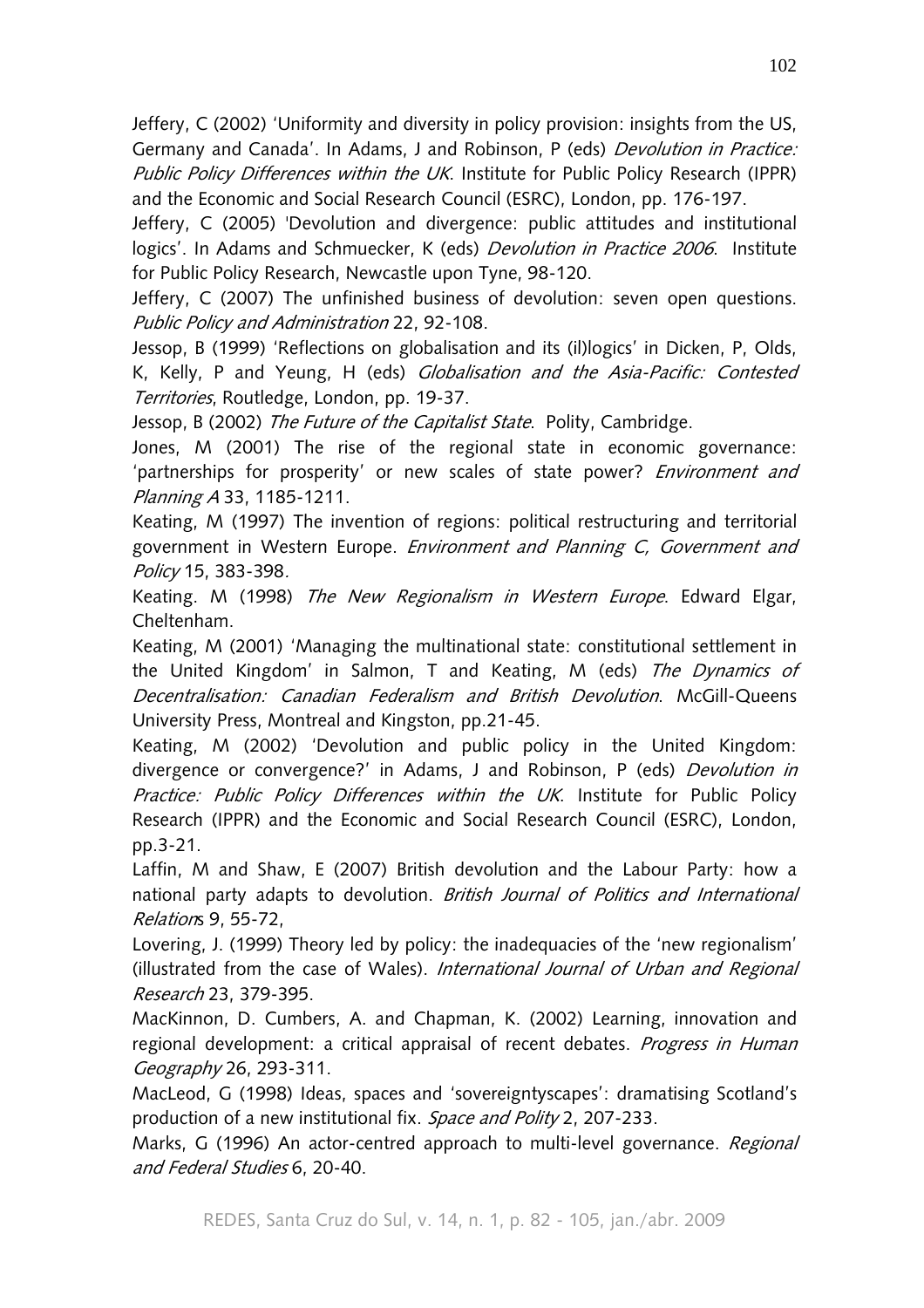Marr, A (1992) The Battle for Scotland. Penguin. London.

Martin, R. (1988) The political economy of Britain's North-South divide. Transactions, Institute of British Geographers NS 13, 389-418.

Massey, D. (2001) Geography on the agenda. Progress in Human Geography 25, 5-17.

McCrone, D (1998) The Sociology of Nationalism. Routledge. London.

Mitchell, J (2003) Governing Scotland: The Invention of Administrative Devolution. Palgrave, Basingstoke.

Mitchell, J (2004) Understanding Stormont-London Relations. Discussion Paper 22, Devolution and Constitutional Research Programme. Economic and Social Research Council (ESRC), Swindon.

Morgan, K (2001) The new territorial politics: Rivalry and justice in post-devolution Britain, Regional Studies 35(4) 343-348.

Morgan, K (2002) The English question: regional perspectives on a fractured nation. Regional Studies 36, 797-8120.

Morgan, K (2006) Devolution and development: territorial justice and the North-South divide. Publius: The Journal of Federalism 36, 189-206.

Morgan, K and Mungham, G (2001) Redesigning Democracy: The Making of the Welsh Assembly. Poetry Wales Press Ltd, Bridgend.

Nairn T (1977) The Break-up of Britain: Crisis and Neo-nationalism Verso, London. Nairn, T (1997) Sovereignty after the election. New Left Review 224, 257-66.

Northwest Regional Development Agency (2004) Ground breaking air services development fund launched. Press release, 9 December.

Office for National Statistics (2006) Labour Market Statistics, February 2006. Office for National Statistics, London.

Office for National Statistics (2008) Regional Trends 40. Office for National Statistics, London.

Paterson, L (1994) The Autonomy of Modern Scotland. Edinburgh University Press, Edinburgh.

Peck, J (2001) Neoliberalising states: thin policies/hard outcomes *Progress in* Human Geography 25, 445-455.

Peters, G.B (1999) Institutional Theory in Political Science. Pinter, London.

Pierre, J and Stoker, G (2000) Towards multi-level governance. In Dunleavy, P, Gamble, A, Halliday, I and Peele, G (eds) Developments in British Politics 6. Macmillan, London, pp. 29-46.

Raco, M (2002) Risk, fear and control: deconstructing the discourses of New Labour's economic policy. Space and Polity 6, 25-47.

Rodriguez-Pose, A and Gill, N (2003) The global trend towards devolution and its implications. *Environment and Planning C, Government and Policy* 21, 333-351.

Rodriguez-Pose, A and Gill, N (2004) Is there a global link between regional disparities and devolution? *Environment and Planning A* 36, 2097-2117.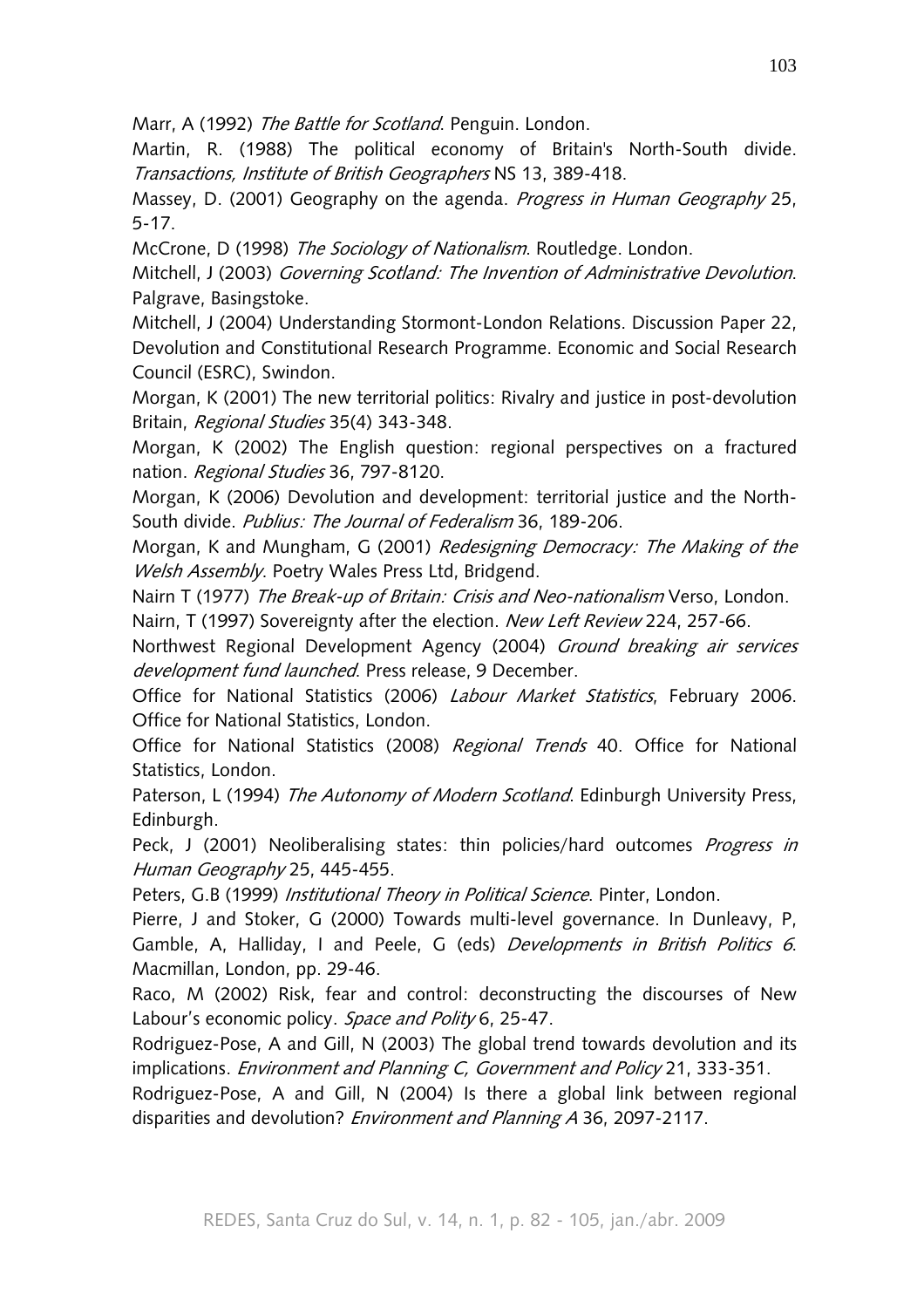Rokkan, S and Urwin, D (1982) 'Introduction' in Rokkan, S. and Urwin, D (eds) The Politics of Territorial Identity: Studies in European Regionalism. Sage, London, pp. 1-17.

Rodriguez-Pose, A and Sandall, R. (2008) From identity to the economy: analysing the evolution of decentralisation discourse. *Environment and Planning C*, Government and Policy 21, 54-72.

Sandford, M and Hetherington, P. (2005) 'The region at the crossroads: the future for sub-national governance in England'. In Trench, A. (ed) The Dynamics of Devolution. Imprint Academic, Exeter, pp. 91-113.

Schmuecker, K and Adams, J (2005) 'Divergence in priorities, perceived policy failure and pressures for convergence'. In Adams, J and Schmuecker, K (eds) Devolution in Practice 2006: Public Policy Differences within the UK. Institute for Public Policy Research, Newcastle upon Tyne, 29-51. Is this correct?

Scottish Enterprise (2004) *FAQs and useful links*. www.scottishenterprise.com/sedotcom\_home/services-to-the-community/stc-

keyprojects/transportprojects/routedevelopmentfund/routedevelopmentfund-

faq.htm Accessed 3 July, 2007.

Scottish Government (2001) A Smart, Successful Scotland: Ambitions for the Enterprise Networks. The Scottish Government, Edinburgh.

Scottish Government (2007) Government Economic Strategy. The Scottish Government, Edinburgh.

Scottish Parliament (2005b) Written answers Thursday 30 June 2005. Air services. www.scottish.parliament.uk/business/pqa/wa-05/wa0630.htm

Smith N (1996) Spaces of vulnerability, the space of flows and the politics of scale. Critique of Anthropology 16: 63-77

Swyngedouw E (2000) Authoritarian governance, power and the politics of rescaling.

Environment and Planning D: Society and Space 18: 63-76

Tomaney, J (2000) End of the empire state? New Labour and devolution in the United Kingdom. International Journal of Urban and Regional Research 24, 675- 688.

Trench, A (2005a) 'Intergovernmental relations within the UK: the pressures yet to come'. In Trench, A (ed) The Dynamics of Devolution. Imprint Academic, Exeter, pp. 137-160.

Trench, A (ed) (2007) Devolution and Power in the United Kingdom. Manchester University Press, Manchester.